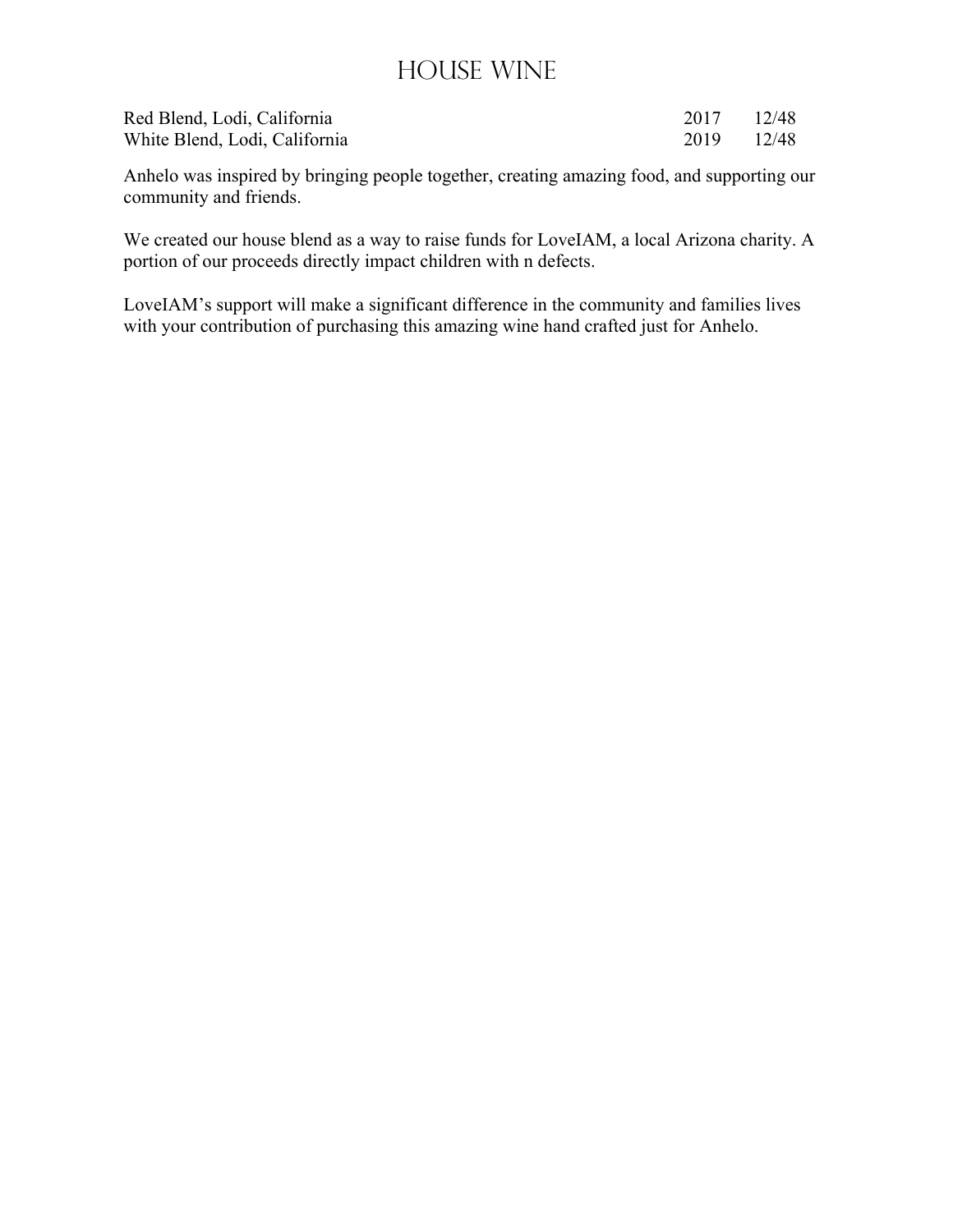#### Bubbles By the Glass 4OZ/Bottle WINE BY THE GLASS 5OZ/BOTTLE:

# **BUBBLES**

#### **WHITE**

| Bollicini, Brut, Prosecco, Italy                                              | NV       | 10/40           |
|-------------------------------------------------------------------------------|----------|-----------------|
| Faire La Fête, Brut, Crémant de Limoux, Languedoc Roussillon, France          | NV       | 12/54           |
| Billecart-Salmon, Brut Reserve, France                                        | NV       | 25/150          |
| Krug, Grand Cuvee e169, Brut, France                                          | NV       | 60/300          |
| ROSÉ.<br>Domaine Chandon, California<br>Ruinart, Brut Rose, Champagne, France | NV<br>NV | 13/60<br>25/150 |

# WHITE WINE

#### Sauvignon Blanc & Blends

| Chateau Guiraud, G, Sec, Sauv Blanc & Semillon, Bordeaux, France    | 2019 | 13/52  |
|---------------------------------------------------------------------|------|--------|
| Accendo Cellars, Napa Valley, California                            | 2018 | 25/100 |
| <b>RIESLING</b>                                                     |      |        |
| Long Shadows, Poet's Leap, Columbia Valley, Washington              | 2019 | 15/60  |
| Joh. Jos. Prüm, Wehlener Sonnenuhr Spätlese, Germany                | 2015 | 20/80  |
|                                                                     |      |        |
| <b>CHARDONNAY</b>                                                   |      |        |
| Patz & Hall, Dutton Ranch, Russian River Valley, Sonoma, California | 2017 | 16     |
| ZD, Rutherford, Napa Valley, California                             | 2019 | 17/72  |
| Simonnet-Febvre, Vaillons, Chablis 1 er Cru, Burgundy, France       | 2018 | 25/100 |
| Kistler, Les Noisetiers, Sonoma Coast, Sonoma County, California    | 2019 | 30/125 |
| Louis Jadot, Chassagne-Montrachet, Cote De Beaune, Burgundy, France | 2019 | 35/165 |

# Rosé Wine

| Château de Trinquevedel, Tavel, Red Rhone Blend, Southern Rhone, FR 2020 |      | 14/55 |
|--------------------------------------------------------------------------|------|-------|
| Whispering Angel, (Grenache Blend), Côtes de Provence, France            | 2018 | 14    |
| Château d'Esclans, Grenache Blend, Côtes de Provence, France             | 2018 | 20/80 |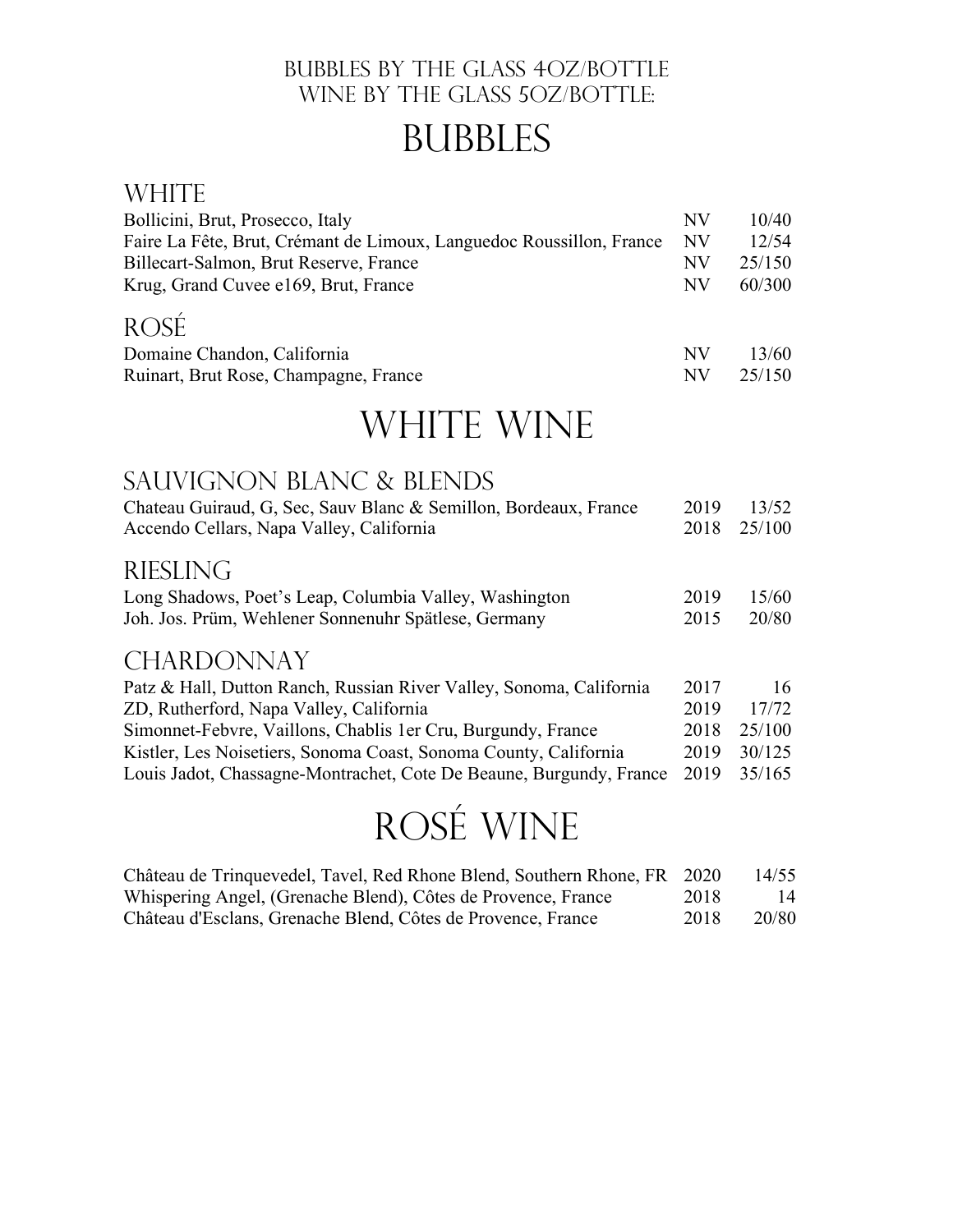#### WINE BY THE GLASS 5OZ/BOTTLE: (CONTINUED)

# Red Wine

| PINOT NOIR                                                                        |      |        |
|-----------------------------------------------------------------------------------|------|--------|
| Belle Glos, Eulenloch, Napa Valley, California                                    | 2018 | 20/80  |
| Olivier Leflaive, Cuvée Margot, Bourgogne, Burgundy, France                       | 2019 | 20/80  |
| Domaine Michel & Joanna Ecard, Vieilles Vignes, Côte de Beaune, Burg, France 2019 |      | 24/90  |
| Kistler, Sonoma Coast, Sonoma County, California                                  | 2019 | 30/140 |
| ZINFANDEL                                                                         |      |        |
| Bedrock Wine Co, Old Vine, California                                             | 2019 | 15/74  |
| <b>GRENACHE/GRENACHE BLEND</b>                                                    |      |        |
| Torbreck (Cuvée) Juveniles, Barossa Valley, Australia                             | 2017 | 15/65  |
| Roger Perrin, Les Galets de la Berthaude, Châteauneuf-du-Pape, Rhone, FR          | 2019 | 18/75  |
|                                                                                   |      |        |
| <b>SHIRAZ</b>                                                                     |      |        |
| Mollydooker, Blue Eyed Boy, Shiraz, McLaren Valley, Australia                     | 2019 | 27/120 |
|                                                                                   |      |        |
| <b>CABERNET SAUVIGNON</b>                                                         |      |        |
| Austin Hope, Paso Robles, Central Coast, California                               | 2019 | 25/100 |
| Dana Estates, Vaso, Cabernet Sauvignon, Napa Valley, California                   | 2015 | 35/140 |
| Cade, Estate, Howell Mountain, Napa Valley, California                            | 2018 | 45/180 |
| BORDEAUX BLENDS- US & INTERNATIONAL                                               |      |        |
| Château de Saint-Pey, St. Émilion Grand Cru, Bordeaux, France                     | 2015 | 17/75  |
| Château Malescot St Exupery Margaux, Bordeaux, France                             | 2014 | 30/140 |
| Jarvis Winery, Lake William, Napa Valley, California                              | 2012 | 35/175 |
| Dominus Estate, Yountville, Napa, Valley, California<br>A 2 Glass Min 2006        |      | 80/400 |
| <b>ITALY</b>                                                                      |      |        |
| Bibi Graetz, Grilli, Red Blend, IT                                                | 2018 | 14/65  |
| Tenuta di Arceno, Riserva, Sangiovese Blend, Chianti Classico                     | 2017 | 18/75  |
| Renato Ratti, Marcenasco, Piedmont, Langhe, Barolo                                | 2017 | 25/125 |
|                                                                                   |      |        |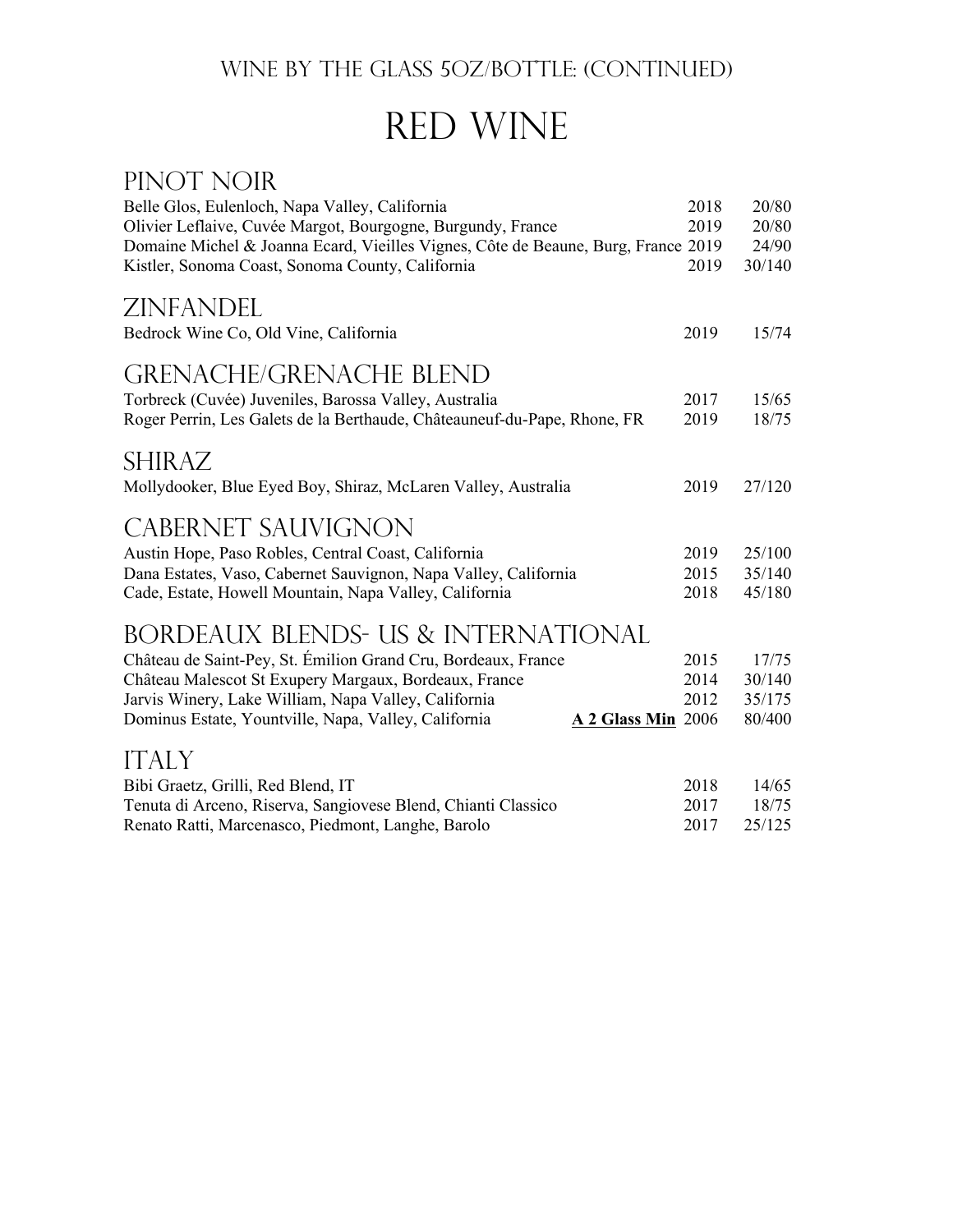# DESSERT WINE 2OZ POURS/BOTTLE

## PORT

| Dows Port Late Botte Vintage, Portugal            |       | 2015 | 9      |
|---------------------------------------------------|-------|------|--------|
| Croft Port Vintage, Portugal                      |       | 2016 | 20     |
| Fonseca Vintage, Portugal                         | 375ml | 2017 | 20/100 |
| Dows Port Vintage, Portugal                       |       | 2017 | 29     |
| Dows Port Tawny 30 Year, Portugal                 |       | NV   | 33     |
| Dows Port Tawny 40 Year, Portugal                 |       | NV   | 49     |
| <b>SAUTERNES</b>                                  |       |      |        |
| Château Roumieu, France                           | 375ml | 2017 | 12/60  |
| Château Guiraud, Petit Guiraud, France            | 375ml | 2017 | 12/60  |
| Chateau Suduiraut, Les Lions De Suduiraut, France | 375ml | 2017 | 12/60  |
| Château Suduiraut, France                         | 375ml | 2011 | 22/120 |
| Château Guiraud, France                           |       | 2013 | 25/150 |
| Château Guiraud, France                           |       | 2014 | 25/150 |
| Château Guiraud, France                           |       | 2015 | 25/150 |
| Château Guiraud, France                           |       | 2005 | 30/180 |
| Château d'Yquem, France                           | 375ml | 2016 | 60/375 |
| Château d'Yquem. France                           | 375ml | 2005 | 75/450 |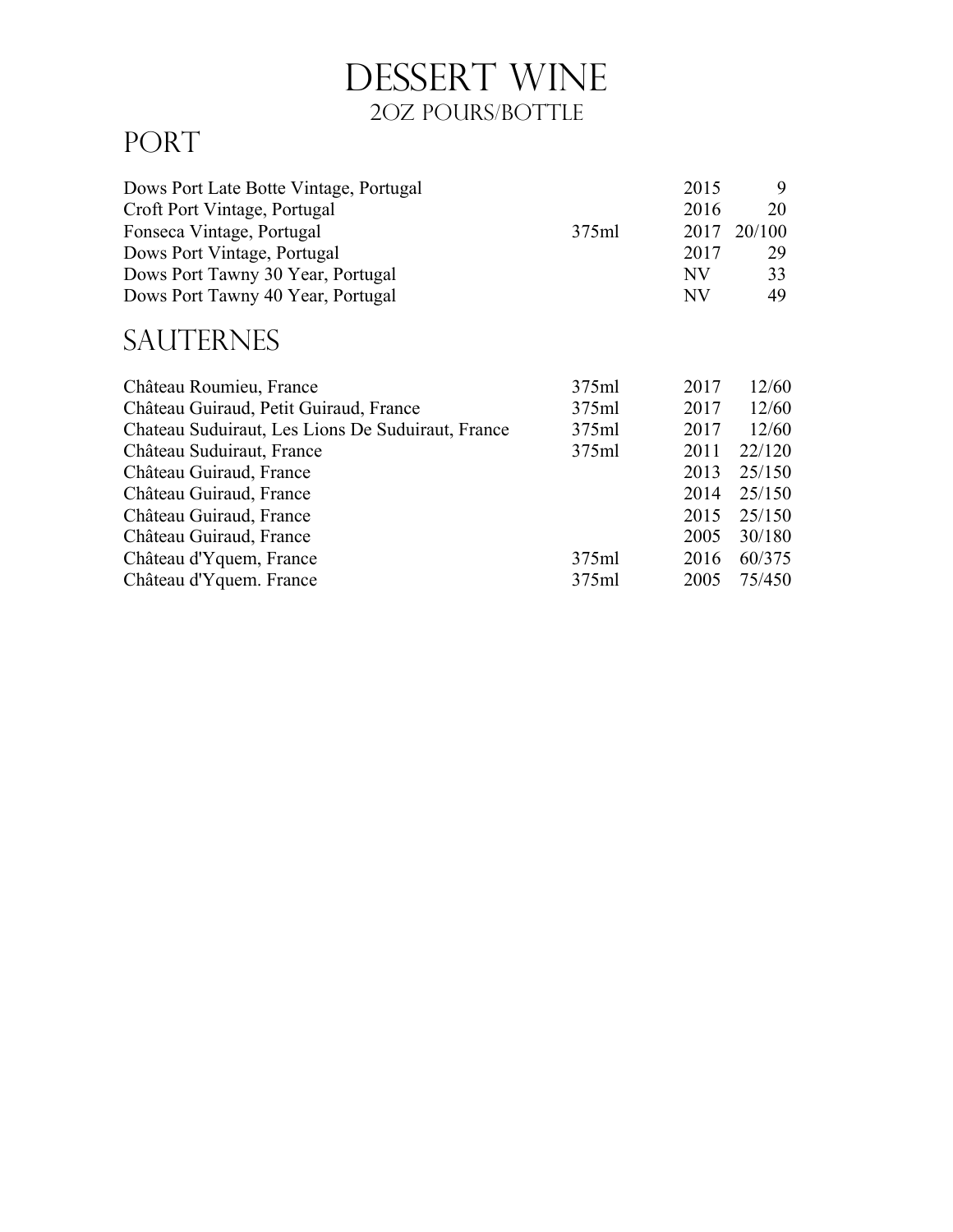#### CORAVIN BY THE GLASS PER OUNCE (2 OZ MIN)

# WHITE

#### CHARDONNAY

Sea Smoke, Santa Rita Hills, Sonoma, California 2019 7

# RED

### PINOT NOIR

| Château de la Crée, Les Tourelles de la Crée Knights Templar Cuvée, Burgundy, FR | 2017 |  |
|----------------------------------------------------------------------------------|------|--|
| Sea Smoke, Southing, Pinot Noir, Santa Rita Hills, California                    | 2019 |  |

### Bordeaux Varietals

| Château Marquis d'Alesme, CS, Merlot, PV, CF, Margaux, Bordeaux, France              | 2018 | 6    |
|--------------------------------------------------------------------------------------|------|------|
| Vieux Château Certan, La Gravette de Certain, Merlot & CS, Pomerol, Bordeaux, FR     | 2018 | 8    |
| Familia Zuccardi, Finca Los Membrillos, Cabernet Sauvignon, Mendoza, Argentina       | 2013 | 8    |
| Mt Brave, Cabernet Sauvignon, Mt Veeder, Napa Valley, California                     | 2018 | 9    |
| Dana Estates, Onda, Cabernet Sauvignon, Napa Valley, California                      | 2015 |      |
| Bevan Cellars, Tench Vineyard, Cabernet Sauvignon, Oakville, Napa Valley, California | 2018 | 12   |
| Dominus Estate, Yountville, Napa, California<br>$2.5$ oz (10oz) glass min            | 2006 | 16   |
| Château Lafite Rothschild, Cabernet Sauvignon & Merlot, Pauillac, Bordeaux, France   | 2010 | 150. |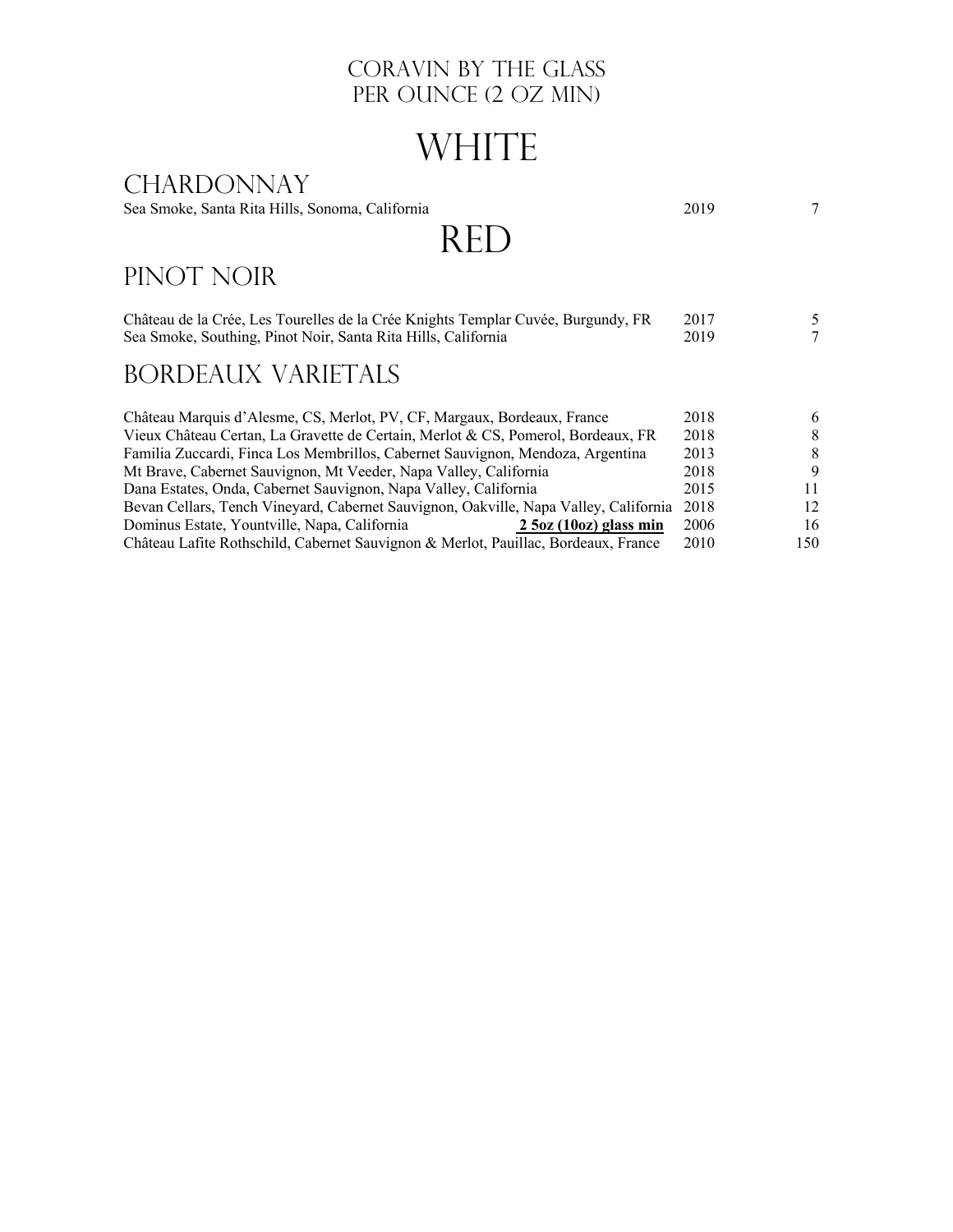#### HALF BOTTLES/375ML

### **CHAMPAGNE**

| Pierre Paillard, Extra Brut, Pinot Noir & Chardonnay, Les Parcelles, Bouzy Grand Cru, FR<br>Billecart-Salmon, Brut Rose, Chardonnay, Pinot Meunier, Pinot Noir, France<br>Krug, Grand Cuvee, 146 wines, 2000-2013 Pinot Noir, Chardonnay, Meunier, France | NV<br>NV<br>e169 | 62<br>80<br>150 |
|-----------------------------------------------------------------------------------------------------------------------------------------------------------------------------------------------------------------------------------------------------------|------------------|-----------------|
| <b>CHARDONNAY</b>                                                                                                                                                                                                                                         |                  |                 |
| Patz & Hall, Dutton Ranch, Russian River Valley, Sonoma, California                                                                                                                                                                                       | 2017             | 42              |
| Domaine Louis Michel, Burgundy, France                                                                                                                                                                                                                    | 2019             | 45              |
| Louis Jadot, Chassagne-Montrachet, Côte de Beaune, Burgundy, France                                                                                                                                                                                       | 2019             | 100             |
| <b>ROSE</b>                                                                                                                                                                                                                                               |                  |                 |
| Château d'Esclans, Whispering Angel, (Grenache Blend), Côtes de Provence, France                                                                                                                                                                          | 2018             | 35              |
| PINOT NOIR                                                                                                                                                                                                                                                |                  |                 |
| Beaux Frères, Willamette Valley, Oregon                                                                                                                                                                                                                   | 2018             | 65              |
| Domaine Serene, Evenstad Reserve, Willamette Valley, Oregon                                                                                                                                                                                               | 2016             | 70              |
| Louis Jadot, Gevrey-Chambertin, Côte de Nuits, Burgundy, France                                                                                                                                                                                           | 2019             | 75              |
| <b>BORDEAUX BLENDS</b>                                                                                                                                                                                                                                    |                  |                 |
| Schrader, Double Diamond, Oakville, Napa Valley, California                                                                                                                                                                                               | 2019             | 75              |
| Quintessa, Cabernet Sauvignon, Merlot, CF, Carmenére, PV Rutherford, Napa Valley, California                                                                                                                                                              | 2018             | 170             |
| Dominus Estate, Cabernet, Cab Franc, Petit Verdot, Yountville, Napa Valley, California                                                                                                                                                                    | 2018             | 250             |
| Opus One, Cabernet, Petit Verdot, Merlot, Cab Franc, Oakville, Napa Valley, California                                                                                                                                                                    | 2018             | 250             |
| Château Palmer, Merlot, Cabernet Sauvignon, Petit Verdot, Margaux, Bordeaux, France                                                                                                                                                                       | 2012             | 265             |
| FRANCE- NORTHERN RHONE                                                                                                                                                                                                                                    |                  |                 |
| Rene Rostaing, Cuvée Classique Ampodium, Côte-Rôtie                                                                                                                                                                                                       | 2019             | 100             |
| <b>ITALY</b>                                                                                                                                                                                                                                              |                  |                 |
|                                                                                                                                                                                                                                                           | 2018             | 100             |
| Gaja, Ca' Marcanda Magari, Cabernet Franc, Cabernet Sauvignon, PV, Bolgheri, Tuscany<br>Gaja, Langhe, Nebbiolo, Barbaresco, Piedmont                                                                                                                      | 2014             | 175             |
| <b>SAUTERNES</b>                                                                                                                                                                                                                                          |                  |                 |
|                                                                                                                                                                                                                                                           |                  |                 |
| Château Roumieu, France<br>Château Guiraud, Petit Guiraud, France                                                                                                                                                                                         | 2017<br>2017     | 60<br>60        |
| Chateau Suduiraut, Les Lions De Suduiraut, France                                                                                                                                                                                                         | 2017             | 60              |
| Château Suduiraut, France                                                                                                                                                                                                                                 | 2011             | 120             |
| Château d'Yquem, France                                                                                                                                                                                                                                   | 2016             | 375             |
| Château d'Yquem, France                                                                                                                                                                                                                                   | 2005             | 450             |
| <b>PORT</b>                                                                                                                                                                                                                                               |                  |                 |
| Fonseca Vintage, Portugal                                                                                                                                                                                                                                 | 2017             | 100             |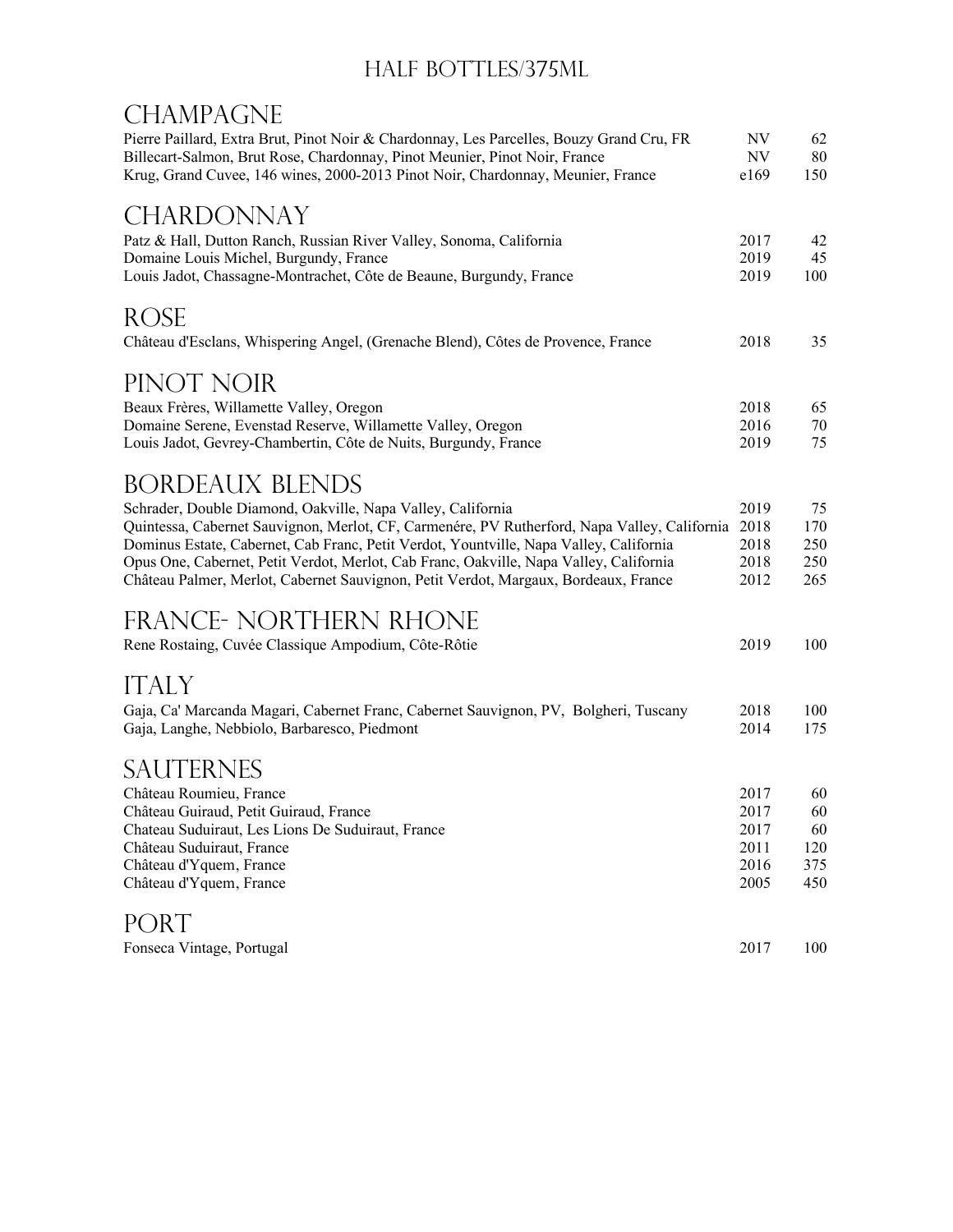#### 750ML BOTTLES

# **BUBBLES**

# **CHAMPAGNE**

#### **WHITE**

| Legras & Haas, Blanc de Blancs, Chardonnay, Chouilly, Grand Cru                             |       | NV        | 125  |
|---------------------------------------------------------------------------------------------|-------|-----------|------|
| Pierre Paillard, Extra Brut, Pinot Noir & Chardonnay, Les Parcelles, Bouzy Grand Cru        | 375ml | <b>NV</b> | 62   |
| Pierre Paillard, Extra Brut, Pinot Noir & Chardonnay, Les Parcelles, Bouzy Grand Cru        |       | NV        | 125  |
| Billecart-Salmon, Brut Réserve, Pinot Meunier, Pinot Noir, Chardonnay                       |       | NV        | 150  |
| Krug, Grand Cuvee, 146 wines, 2000-2013, Pinot Noir, Chardonnay, Meunier                    | 375ml | e169      | 150  |
| Mouzon-Leroux & Fils, L'ineffable, Special Club, Blanc de Noirs, Grand Cru                  |       | 2015      | 175  |
| Mouzon-Leroux & Fils, L'Angélique, Special Club, Blanc de Blanc, Grand Cru                  |       | 2015      | 175  |
| Larmandier-Bernier, Vieille Vigne du Levant, Extra Brut, Chardonnay, Grand Cru              |       | 2010      | 225  |
| Mouzon-Leroux & Fils, Parcellaire La Blanche Voie, Special Club, (Pinot & Chard), Grand Cru |       | 2013      | 250  |
| Bollinger, PN VZ16, 50% from 2016 & earliest vintage 2006, Pinot Noir                       |       | NV        | 275  |
| Krug, Grand Cuvee, 146 wines, 11 diff years 2000-2013 Pinot Noir, Chardonnay, Meunier       |       | e169      | 300  |
| Veuve Clicquot Veuve Clicquot Ponsardin, Brut La Grande Dame, Pinot Noir & Chardonnay       |       | 2012      | 325  |
| Dom Perignon, Chardonnay & Pinot Noir                                                       |       | 2010      | 375  |
| Krug, Vintage Brut Pinot Noir, Chardonnay, Meunier                                          |       | 2004      | 600  |
| Krug, Vintage Brut Pinot Noir, Chardonnay, Meunier                                          |       | 2006      | 625  |
| Krug, Vintage Brut (Pinot Noir, Chardonnay, Meunier)                                        |       | 2008      | 725  |
| Krug, Vintage Brut Pinot Noir, Chardonnay, Meunier                                          | 1.5L  | 2003      | 1350 |
| Krug, Vintage Brut Pinot Noir, Chardonnay, Meunier                                          | 1.5L  | 2002      | 1500 |
|                                                                                             |       |           |      |

#### Rose

| Billecart-Salmon, Brut Rose, Chardonnay, Pinot Meunier, Pinot Noir<br>375ml   | <b>NV</b> | 80  |
|-------------------------------------------------------------------------------|-----------|-----|
| Billecart-Salmon, Brut Rose, Chardonnay, Pinot Meunier, Pinot Noir            | NV        | 150 |
| Ruinart, Brut Rose, Chardonnay & Pinot Noir                                   | NV        | 150 |
| Taittinger, Comtes de Champagne, Rosé Brut Pinot Noir & Chardonnay            | 2007      | 325 |
| Billecart-Salmon, Elisabeth, Brut Rose, Pinot Noir & Chardonnay, Cramant      | 2008      | 350 |
| Krug, Rose, 28 wines, 5 diff years 2008-2013, Pinot Noir, Chardonnay, Meunier | e25       | 500 |

## SPARKLING WINES

#### **WHITE**

| Marques de Caceres, Brut, (Macabeo) Cava, Spain                      | NV  | 48  |
|----------------------------------------------------------------------|-----|-----|
| Faire La Fête, Brut, Crémant de Limoux, Languedoc Roussillon, France | NV. | -54 |
| Domaine Chandon By The Bay Blanc de Blancs Reserve, California       | NV. | 72  |

#### Rose

| Domaine Chandon, California                                                                                  | -56 |
|--------------------------------------------------------------------------------------------------------------|-----|
| Soter, Mineral Springs Ranch, Brut Rose, (Pinot & Chard) Yamhill-Carlton, Willamette Valley, Oregon 2017 125 |     |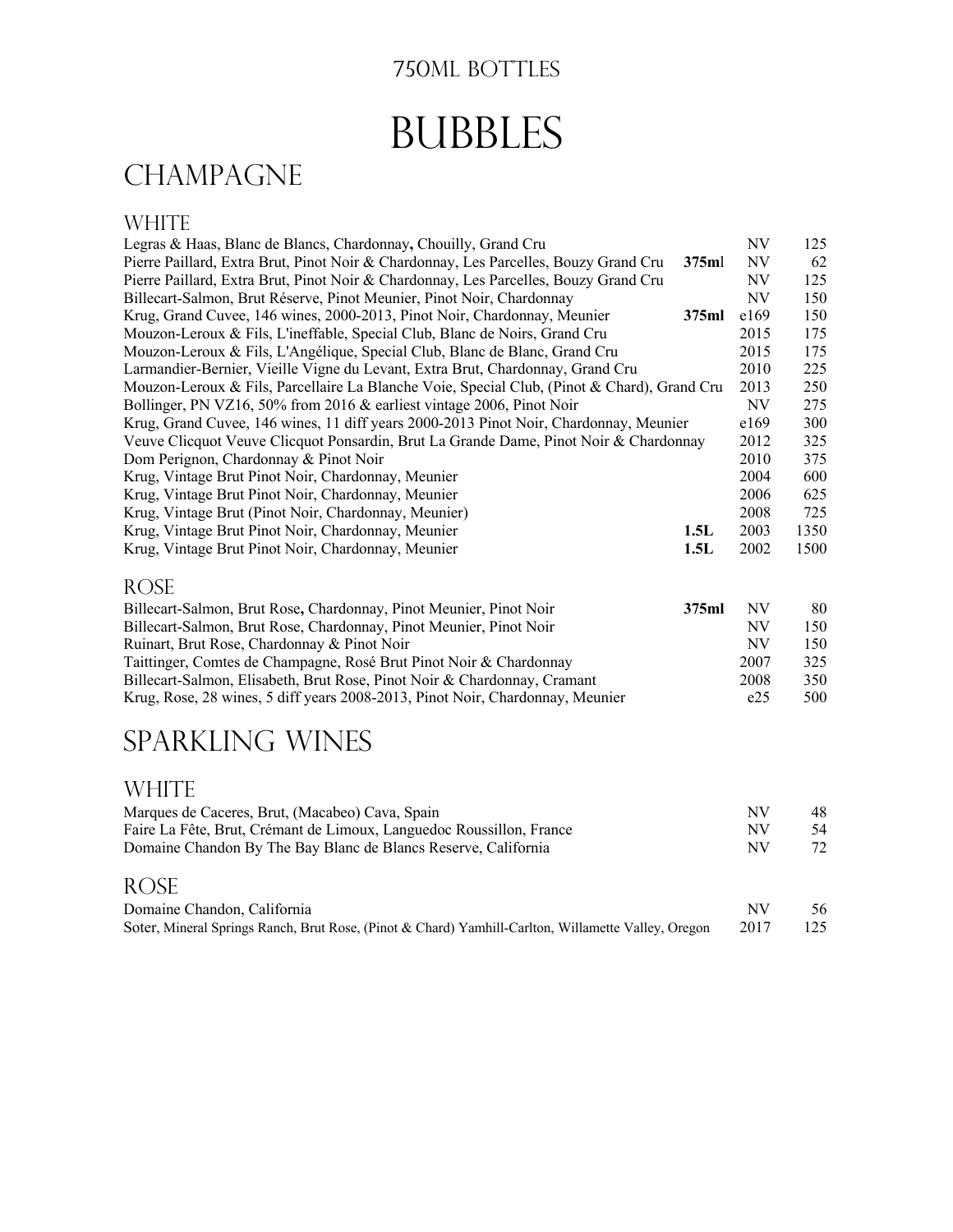# WHITE WINE

# SAUVIGNON BLANC (& BLENDS)

#### OLD WORLD

| Château Guiraud, G, Sec Sauvignon Blanc & Semillon, Bordeaux, France                   | 2018 | 52  |
|----------------------------------------------------------------------------------------|------|-----|
| Château Guiraud, G, Sec Sauvignon Blanc & Semillon, Bordeaux, France                   | 2019 | 52  |
| Alphonse Mellot, La Moussière, Sancerre, Lorie Valley, France                          | 2019 | 75  |
| Domaine Vacheron, Sancerre, Lorie Valley, France                                       | 2020 | 90  |
| Château Carbonnieux Blanc Sauvignon Blanc & Semillon, Pessac-Léognan, Bordeaux, France | 2017 | 125 |
| NEW WORLD                                                                              |      |     |
| Nautilus Estate, Marlborough, South Island, New Zealand                                | 2021 | 50  |
| Allan Scott, Marlborough, South Island, New Zealand                                    | 2021 | 55  |
| Cliff Lede, Napa Valley, California                                                    | 2019 | 64  |
| Accendo Cellars, Napa Valley, California                                               | 2018 | 100 |
| Peter Michael, L'Apres-Midi, Knights Valley, Sonoma County, California                 | 2020 | 125 |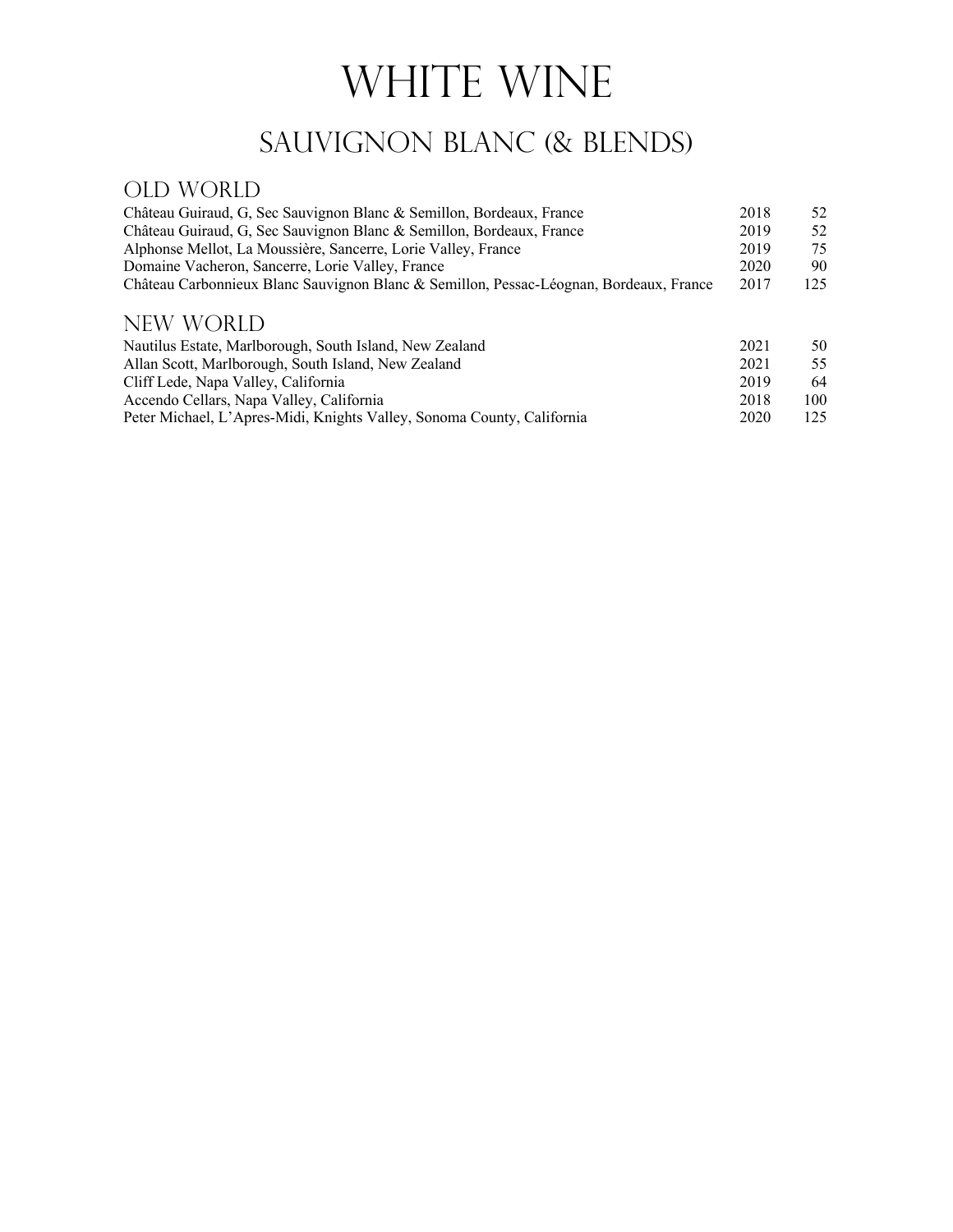# CHARDONNAY

#### **Old World**

#### Burgundy, France

| <b>BOURGOGNE</b><br>Boyer-Martenot Bourgogne Blanc<br>Domaine du Chateau de Meursault, Clos du Château                                                                                                                                                                                                                                                                                                                                                                                                                                                                                                                                                          | 2019<br>2018                                                                 | 90<br>110                                                          |
|-----------------------------------------------------------------------------------------------------------------------------------------------------------------------------------------------------------------------------------------------------------------------------------------------------------------------------------------------------------------------------------------------------------------------------------------------------------------------------------------------------------------------------------------------------------------------------------------------------------------------------------------------------------------|------------------------------------------------------------------------------|--------------------------------------------------------------------|
| <b>CHABLIS</b><br>Domaine Louis Michel<br>Domaine Pattes Loup, Chablis, Burgundy, FR                                                                                                                                                                                                                                                                                                                                                                                                                                                                                                                                                                            | 2019<br>2018                                                                 | 80<br>90                                                           |
| <b>CHABLIS IER (PREMIER) CRU</b><br>Simonnet-Febvre, Vaillons                                                                                                                                                                                                                                                                                                                                                                                                                                                                                                                                                                                                   | 2018                                                                         | 100                                                                |
| <b>CHABLIS GRAND CRU</b><br>Joseph Drouhin / Drouhin-Vaudon, Les Clos<br>Domaine Christian Moreau Père et Fils, Valmur<br>Domaine Christian Moreau Père et Fils, Les Clos                                                                                                                                                                                                                                                                                                                                                                                                                                                                                       | 2019<br>2018<br>2019                                                         | 175<br>200<br>200                                                  |
| <b>MACONNAIS</b><br>Louis Latour, Pouilly-Fuissé<br>Daniel & Julien Barraud, Les Pommards, Saint Véran                                                                                                                                                                                                                                                                                                                                                                                                                                                                                                                                                          | 2019<br>2019                                                                 | 75<br>100                                                          |
| HAUTES-CÔTES DE NUITS<br>Domaine Arlaud                                                                                                                                                                                                                                                                                                                                                                                                                                                                                                                                                                                                                         | 2019                                                                         | 95                                                                 |
| CÔTE CHALONNAISE<br>Michel Sarrazin et Fils, Les Grognots, Givry                                                                                                                                                                                                                                                                                                                                                                                                                                                                                                                                                                                                | 2019                                                                         | 90                                                                 |
| CÔTE CHALONNAISE 1ER (PREMIER) CRU<br>A. et P. de Villaine, Rabourcé, Rully                                                                                                                                                                                                                                                                                                                                                                                                                                                                                                                                                                                     | 2018                                                                         | 150                                                                |
| <b>COTE DE BEAUNE</b><br>Louis Jadot, Santenay, Clos de Malte<br>Louis Jadot, Chassagne-Montrachet<br>375ml<br>Louis Jadot, Chassagne-Montrachet<br>Domaine / Maison Vincent Girardin Meursault Les Narvaux<br>Domaine Génot-Boulanger, Puligny-Montrachet, Les Nosroyes<br>Olivier Leflaive, Meursault                                                                                                                                                                                                                                                                                                                                                         | 2018<br>2019<br>2019<br>2019<br>2017<br>2018                                 | 100<br>100<br>165<br>165<br>175<br>180                             |
| COTE DE BEAUNE IER (PREMIER) CRU<br>Louis Jadot, Chassagne-Montrachet, Morgeot<br>Louis Jadot, Meursault, Charmes<br>Louis Jadot Chassagne-Montrachet, Morgeot Clos de la Chapelle Domaine du Duc de Magenta<br>Louis Jadot Chassagne-Montrachet, Morgeot Clos de la Chapelle Domaine du Duc de Magenta<br>Marquis de Laguiche (Joseph Drouhin), Chassagne-Montrachet, Morgeot<br>Joseph Drouhin, Chassagne-Montrachet, Les Embazées<br>Louis Latour, Puligny-Montrachet, Sous le Puits<br>Lucien Le Moine, Puligny-Montrachet, Champs Canet<br>Lucien Le Moine, Chassagne-Montrachet, Grandes Ruchottes<br>Oliver Leflaive, Pulingy-Montrachet, Les Folatières | 2019<br>2018<br>2016<br>2017<br>2019<br>2019<br>2018<br>2013<br>2018<br>2019 | 190<br>195<br>200<br>200<br>250<br>250<br>275<br>300<br>375<br>450 |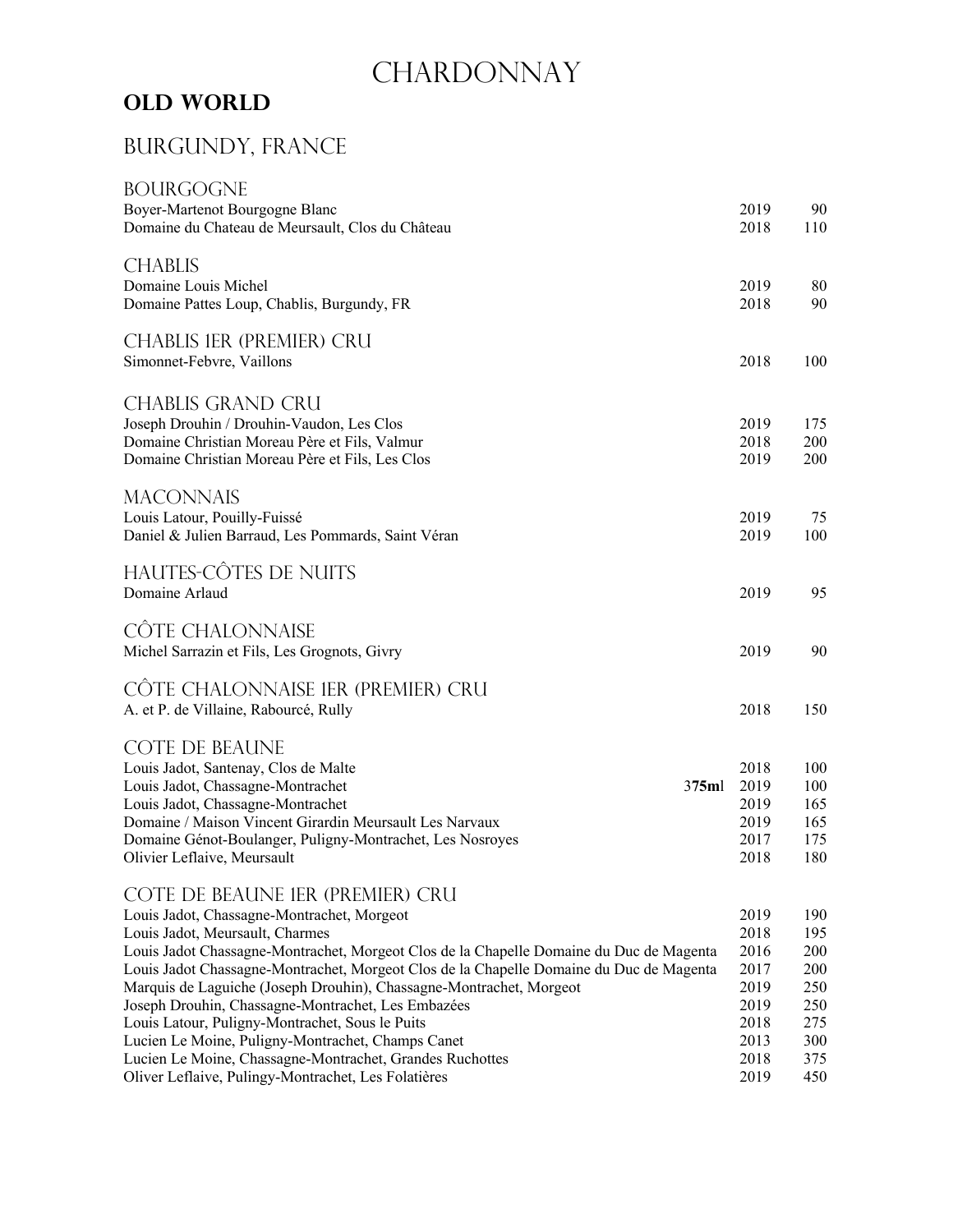| COTE DE BEAUNE GRAND CRU                                           |      |      |
|--------------------------------------------------------------------|------|------|
| Louis Jadot, Domaine des Héritiers Louis Jadot, Corton-Charlemagne | 2017 | 350  |
| Louis Jadot, Domaine des Héritiers Louis Jadot, Corton-Charlemagne | 2018 | 350  |
| Louis Latour, Corton-Charlemagne                                   | 2018 | 450  |
| Faiveley, Bienvenues-Bâtard-Montrachet                             | 2015 | 575. |

#### **New World**

| Lioco, Sonoma County, California                                          | 2018 | 55         |
|---------------------------------------------------------------------------|------|------------|
| Failla, Sonoma Coast, Sonoma County, California                           | 2018 | 72         |
| ZD, Rutherford, Napa Valley, California                                   | 2019 | 75         |
| Penner-Ash, Willamette Valley, Oregon                                     | 2018 | 75         |
| Tyler, Dierberg Vineyard, Santa Barbara County, Central Coast, California | 2017 | 80         |
| Trois Noix,, St Helena, Napa Valley, California                           | 2018 | 88         |
| Far Niente, Napa Valley, California                                       | 2019 | 90         |
| Bodega Chacra, Mainque, Patagonia, Argentina                              | 2020 | 100        |
| Cattleya, Cuvee Number Five, Sonoma Coast, Sonoma, California             | 2018 | 125        |
| Kistler, Les Noisetiers, Sonoma Coast, Sonoma County, California          | 2019 | 130        |
| Hyde De Villaine, Napa/Sonoma, Carneros, California                       | 2019 | 140        |
| Sea Smoke, Santa Rita Hills, Central Coast, California                    | 2019 | 150        |
| Peter Michael, Ma Belle-Fille, Knights Valley, Sonoma County, California  | 2019 | 200        |
| Aubert, CIX Estate Vineyard, Sonoma Country, Sonoma Coast, California     | 2020 | <b>200</b> |
|                                                                           |      |            |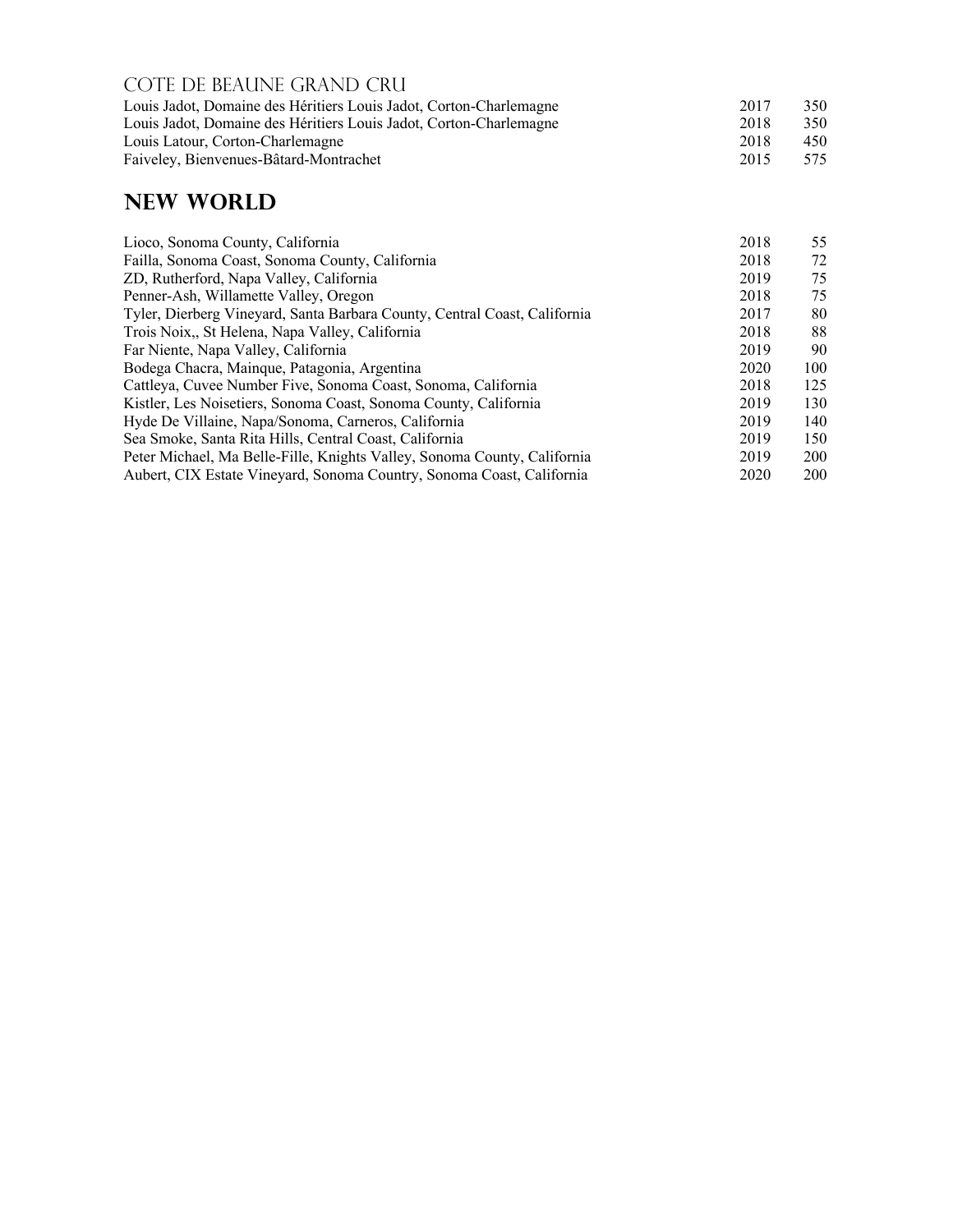# WHITE WINE (CONTINUED)

# **RIESLING**

| Dr. Fischer, Spätlese, Ockfener Bockstein Mosel Saar Ruwer, Germany                  | 2016 | 48  |
|--------------------------------------------------------------------------------------|------|-----|
| Schloss Gobelsburg, Kamptal, Niederösterreich, Austria                               | 2019 | 55  |
| Long Shadows, Poet's Leap, Columbia Valley, Washington                               | 2019 | 60  |
| Domaine Weinbach, Alsace, France                                                     | 2019 | 60  |
| Dönnhoff Oberhäuser Leistenberg, Kabinett, Nahe, Germany                             | 2019 | 70  |
| Weingut Hirsch, Gaisberg, Kamptal, Niederösterreich, Austria                         | 2015 | 80  |
| Joh. Jos. Prüm, Wehlener Sonnenuhr Spätlese, Mosel Saar Ruwer, Germany               | 2015 | 90  |
| Dr. Loosen, Großes Gewächs Alte Reben, Wehlener Sonnenuhr, Mosel Saar Ruwer, Germany | 2019 | 150 |
| Nikolaihof Steinriesler, Wachau, Austria                                             | 2007 | 175 |

## **ITALIAN WHITES**

| Matteo Braidot, (Pinot Grigio), Venezia Giulia, Friuli                     | 2019 | 32 |
|----------------------------------------------------------------------------|------|----|
| Antonelli San Marco, (Grechetto/Pignoletto), Montefalco, Umbria            | 2018 | 40 |
| Fattoria Vaira, Vincenzo Bianco, (Trebbiano Blend), Molise                 | 2019 | 44 |
| Borgo del Tiglio (Nicola Manferrari), Milleuve, (Blend) Venezia Giulia IGT | 2017 | 60 |

## OTHER WHITES

| Adelsheim, (Pinot Gris), Willamette Valley, Oregon                                                | 2017 | 40  |
|---------------------------------------------------------------------------------------------------|------|-----|
| Domitia, (Picpoul Blanc) Picpoul de Pinet, Picpoul, Languedoc, France                             | 2019 | 40  |
| Blacksmith Barebones, (Colombard), South Africa                                                   | 2020 | 42  |
| Harper Voit, Surlie, (Pinot Blanc), Willamette Valley, Oregon                                     | 2019 | 60  |
| R. López de Heredia, Blanco, Viña Gravonia, (Viura/Macabeo), Rioja, Spain                         | 2013 | 100 |
| Domaine du Vieux Télégraphe, La Crau, (Rhone Blend), Châteauneuf-du-Pape, France                  | 2019 | 150 |
| Sine Qua Non, Aperta, (Chardonnay, Viognier, Roussanne, Petit Manseng, Muscat), C. Coast, CA 2018 |      | 350 |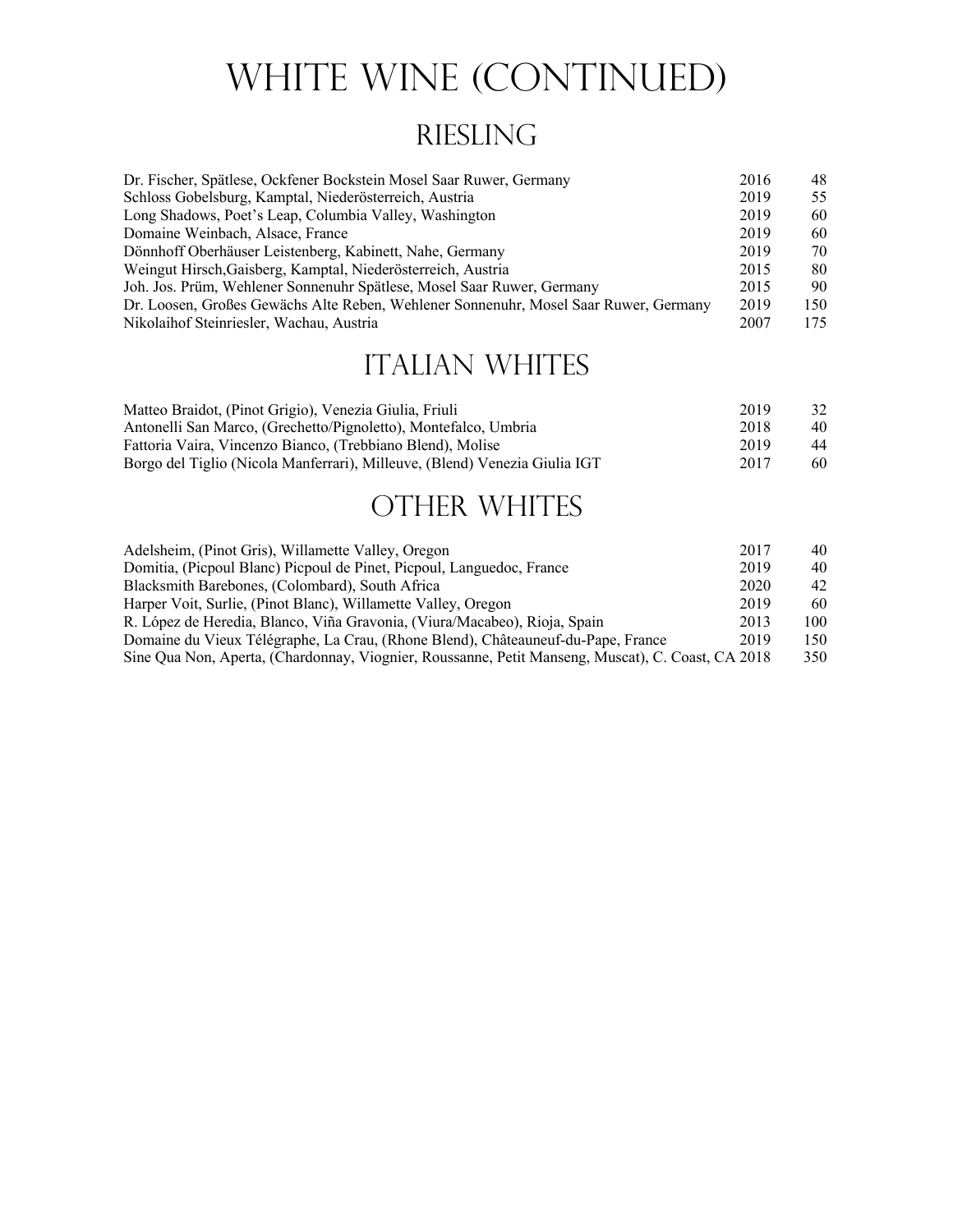# Rosé Wine

| Más Que Vinos, Ercavio Rosado, (Tempranillo), Vino de la Tierra de Castilla, Spain | 32<br>2019   |
|------------------------------------------------------------------------------------|--------------|
| Milou, (Grenache Blend), Mediterranée, Provence, France                            | 2019<br>32   |
| Broc Cellars, Love Rosé (Valdiguie Zinfandel Trousseau), North Coast, California   | 38<br>2018   |
| Château de Trinquevedel, Tavel, (red Rhone Blend) Southern Rhone, France           | 2020<br>55   |
| Château d'Esclans, Whispering Angel, (Grenache Blend), Côtes de Provence, France   | 2018<br>60   |
| Château Miraval, (Grenche Blend), Côtes de Provence, Provence, France              | 2019<br>60   |
| Rumor, Côtes de Provence, Provence, France                                         | 2020<br>70   |
| Château d'Esclans, Chateau, (Grenache Blend), Côtes de Provence, France            | 2018<br>80   |
| Domaine de Terrebrune, (Mourvedre Blend), Bandol, Provence, France                 | 2020<br>90   |
| Château d'Esclans, Garrus, (Grenache Blend). Côtes de Provence, France             | 2019<br>140. |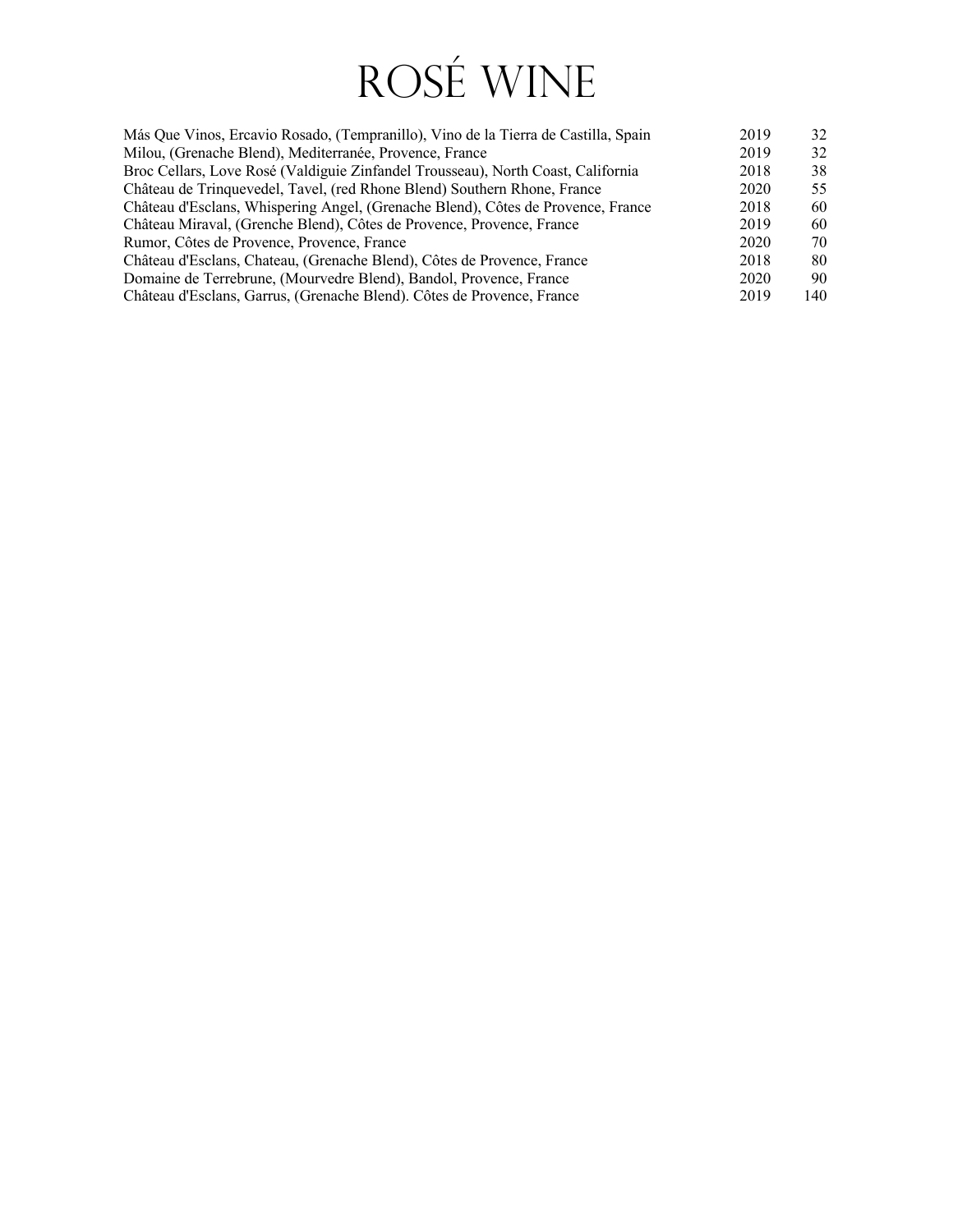# Red Wine

# PINOT NOIR

**Australia**

| Giant Steps, Yarra Valley, Victoria                                                       |       | 2020 | 85  |
|-------------------------------------------------------------------------------------------|-------|------|-----|
| <b>BURGUNDY, FRANCE</b>                                                                   |       |      |     |
| <b>BOURGOGNE</b>                                                                          |       |      |     |
| Olivier Leflaive, Cuvée Margot                                                            |       | 2019 | 80  |
| Domaine Charles Audoin                                                                    |       | 2019 | 90  |
| Domaine Arlaud, Roncevie                                                                  |       | 2019 | 115 |
| Maison MC Thiriet Bourgogne Côte de Nuits Villages Aux Montagnes                          |       | 2019 | 150 |
| <b>COTE DE BEAUNE</b>                                                                     |       |      |     |
| Domaine Michel & Joanna Ecard, Vieilles Vignes, Savigny-lès-Beaune                        |       | 2019 | 90  |
| Château de la Crée, Les Tourelles de la Crée Knights Templar Cuvée                        |       | 2017 | 95  |
| Joseph Drouhin, Aloxe-Corton                                                              |       | 2019 | 125 |
| Olivier Leflaive, Volnay                                                                  |       | 2019 | 160 |
| Olivier Leflaive, Pommard                                                                 |       | 2019 | 175 |
| COTE DE BEAUNE IER (PREMIER) CRU                                                          |       |      |     |
| Louis Jadot, Domaine du Duc de Magenta, Chassagne-Montrachet, Morgeot Clos de la Chapelle |       | 2017 | 140 |
| Faiveley, Beaune Clos de l'Ecu                                                            |       | 2019 | 155 |
| Louis Jadot, Beaune, Domaine des Héritiers Louis Jadot, Clos des Ursules                  |       | 2017 | 165 |
| Louis Jadot, Beaune, Domaine des Héritiers Louis Jadot, Clos des Ursules                  |       | 2016 | 175 |
| COTE DE BEAUNE GRAND CRU                                                                  |       |      |     |
| Domaine Marius Delarche Corton-Renardes                                                   |       | 2018 | 225 |
| Louis Jadot Domaine des Héritiers Louis Jadot, Corton-Pougets                             |       | 2018 | 255 |
| Joseph Drouhin Corton                                                                     |       | 2018 | 475 |
| Joseph Drouhin Corton                                                                     |       | 2019 | 550 |
| <b>CÔTE CHALONNAISE</b>                                                                   |       |      |     |
| Dureuil-Janthial, Rully                                                                   |       | 2016 | 90  |
| Faiveley Mercurey                                                                         |       | 2019 | 100 |
| CÔTE CHALONNAISE 1ER (PREMIER) CRU                                                        |       |      |     |
| Domaine Faiveley, Monopole, Mercurey, Clos des Myglands                                   |       | 2019 | 135 |
| <b>COTE DE NUITS</b>                                                                      |       |      |     |
| Louis Jadot, Gevrey-Chambertin                                                            | 375ml | 2019 | 75  |
| Chanson Père & Fils, Marsannay                                                            |       | 2017 | 90  |
| Louis Jadot, Nuits St. Georges                                                            |       | 2017 | 130 |
| Joseph Drouhin, Gevrey-Chambertin                                                         |       | 2019 | 140 |
| Louis Jadot, Chambolle-Musigny Les Drazeys                                                |       | 2019 | 165 |
| Domaine Jean Grivot, Vosne-Romanée                                                        |       | 2017 | 180 |
| Joseph Drouhin, Vosne-Romanée                                                             |       | 2019 | 200 |
| COTE DE NUITS IER (PREMIER) CRU                                                           |       |      |     |
| Faiveley, Nuits St. Georges, Les Porêts Saint-Georges                                     |       | 2015 | 195 |
| Louis Jadot, Domaine Gagey, Nuits St. Georges, Les Boudots                                |       | 2018 | 205 |
| Louis Jadot, Domaine Gagey, Nuits St. Georges, Les Boudots                                |       | 2019 | 250 |
| Domaine Robert Chevillon, Nuits Saint Georges, Les Cailles                                |       | 2016 | 300 |
| Domaine du Clos de Tart, La Forge De Tart, Morey St Denis                                 |       | 2018 | 375 |
| Olivier Bernstein, Gevrey-Chambertin, Champeaux                                           |       | 2017 | 500 |

Olivier Bernstein, Gevrey-Chambertin, Champeaux 2017 500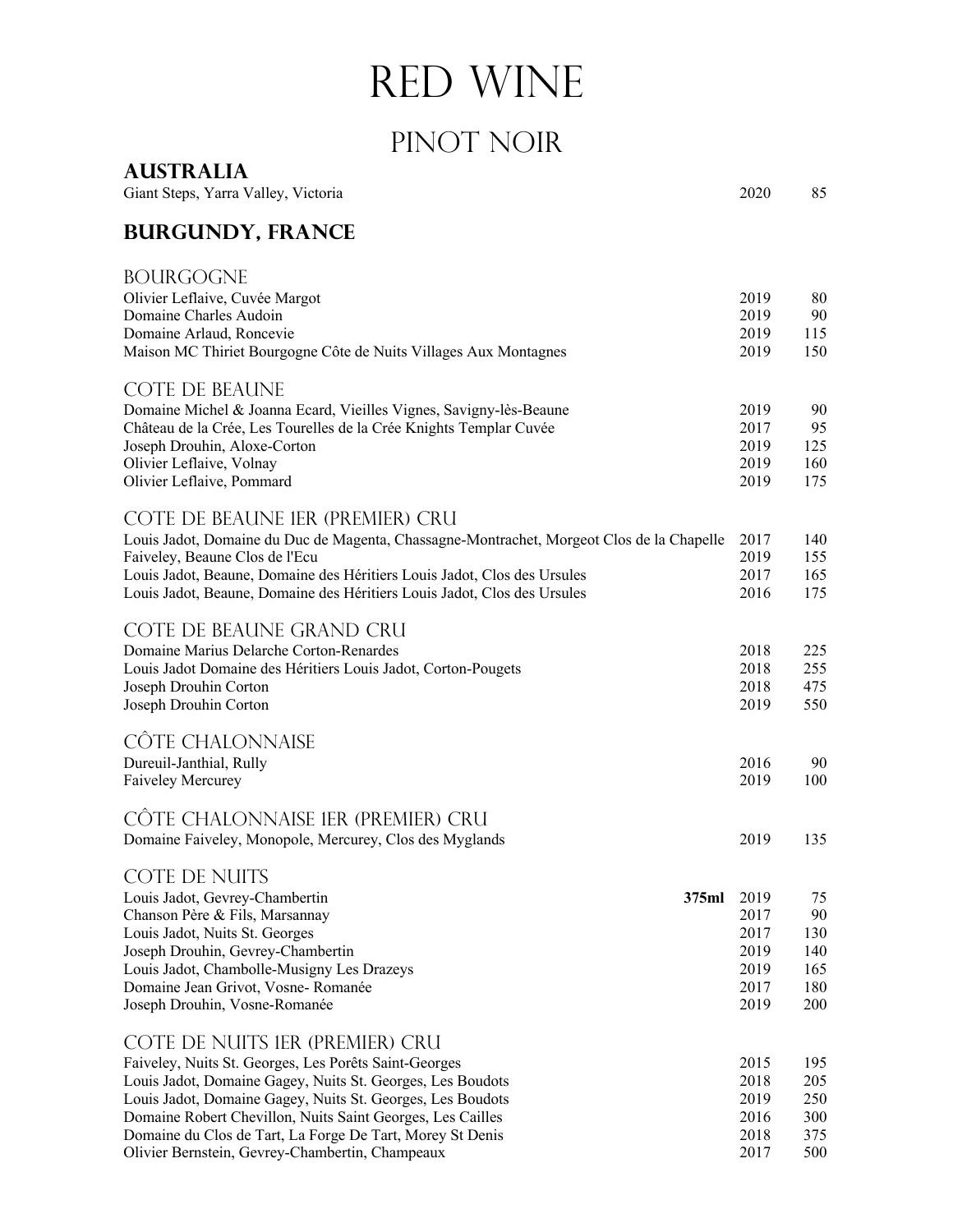| Olivier Bernstein, Gevrey-Chambertin, Les Cazetiers                       | 2017 | 600  |
|---------------------------------------------------------------------------|------|------|
| Domaine Armand Rousseau Père et Fils, Gevrey-Chambertin, Clos St. Jacques | 2018 | 1950 |
| COTE DE NUITS GRAND CRU                                                   |      |      |
| Château De La Tour, Vieilles Vignes, Clos Vougeot                         | 2014 | 300  |
| Louis Jadot, Charmes-Chambertin                                           | 2018 | 375  |
| Domaine Jean Grivot, Clos Vougeot                                         | 2019 | 550  |
| Domaine Armand Rousseau Père et Fils, Charmes-Chambertin                  | 2018 | 1200 |
| Domaine Armand Rousseau Père et Fils, Chambertin                          | 2018 | 5500 |
| Domaine de la Romanée-Conti, Romanée St. Vivant                           | 2007 | 7500 |
| <b>SWITZERLAND</b>                                                        |      |      |

| Gantenbein, Bündner Herrschaft, Eastern Switzerland | 2018 | 275 |
|-----------------------------------------------------|------|-----|

#### **UNITED STATES**

#### **CALIFORNIA**

| CALIFORNIA- CENTRAL COAST, NORTH COAST, NAPA VALLEY              |       |      |     |
|------------------------------------------------------------------|-------|------|-----|
| Belle Glos, Eulenloch, Napa Valley                               |       | 2018 | 80  |
| Belle Glos, Las Alturas, Santa Lucia Highlands                   |       | 2019 | 85  |
| Belle Glos, Clark & Telephone, Santa Maria                       |       | 2018 | 85  |
| Belle Glos, Clark & Telephone, Santa Maria                       | 1.5L  | 2018 | 175 |
| Maggy Hawk, Unforgettable, Anderson Valley                       |       | 2017 | 125 |
| Sea Smoke, Southing, Santa Rita Hills                            |       | 2019 | 150 |
| Sea Smoke, Ten, Santa Rita Hills                                 |       | 2019 | 150 |
| Kosta Brown, Santa Rita Hills                                    |       | 2019 | 175 |
| Sea Smoke, Southing, Santa Rita Hills                            | 1.5L  | 2019 | 325 |
| SONOMA COUNTY                                                    |       |      |     |
| Flowers, Sonoma Coast, Sonoma Coast                              |       | 2018 | 80  |
| Hartford Court, Land's Edge, Sonoma Coast                        |       | 2018 | 100 |
| Cattleya, Cuvee Number One, Green Valley of Russian River Valley |       | 2018 | 125 |
| Occidental, Freestone-Occidental, Sonoma Coast                   |       | 2019 | 135 |
| Kistler, Sonoma Coast                                            |       | 2019 | 140 |
| Kosta Brown, Gap's Crown, Sonoma Coast                           |       | 2017 | 200 |
| Kosta Brown, Keefer Ranch, Russian River Valley                  |       | 2018 | 200 |
| Boars' View, The Coast, Sonoma Coast                             |       | 2016 | 200 |
| Vice Versa, Platt Vineyard, Sonoma Coast                         |       | 2018 | 225 |
| Vice Versa, Platt Vineyard, Sonoma Coast                         |       | 2019 | 225 |
| NAPA VALLEY                                                      |       |      |     |
| Belle Glos, Eulenloch, Napa Valley                               |       | 2018 | 80  |
| OREGON                                                           |       |      |     |
| Domaine Serene, Evenstad Reserve, Willamette Valley              | 375ml | 2016 | 75  |
| Drouhin Oregon Roserock, Eola - Amity Hills, Willamette Valley   |       | 2019 | 85  |
| Ponzi, Laurelwood, Willamette Valley                             |       | 2017 | 95  |

| Drouhin Oregon Roserock, Zéphirine, Eola - Amity Hills, Willamette Valley | 2018 | 125 |
|---------------------------------------------------------------------------|------|-----|
| Zena Crown, Conifer, Eola-Amity Hills, Willamette Valley                  | 2016 | 150 |
| Zena Crown, The Sum, Eola-Amity Hills, Willamette Valley                  | 2017 | 150 |
| 00 Wines, VGR, Eola-Amity Hills, Willamette Valley                        | 2018 | 160 |
| 00 Wines, Shea Vineyard, Willamette Valley                                | 2018 | 180 |

# **GAMAY**

| Kevin Descombes, Cuvée KéKé, Beaujolais, France | 2018 | 90  |
|-------------------------------------------------|------|-----|
| Marcel Lapierre, Morgon, Beaujolais, France     | 2018 | 100 |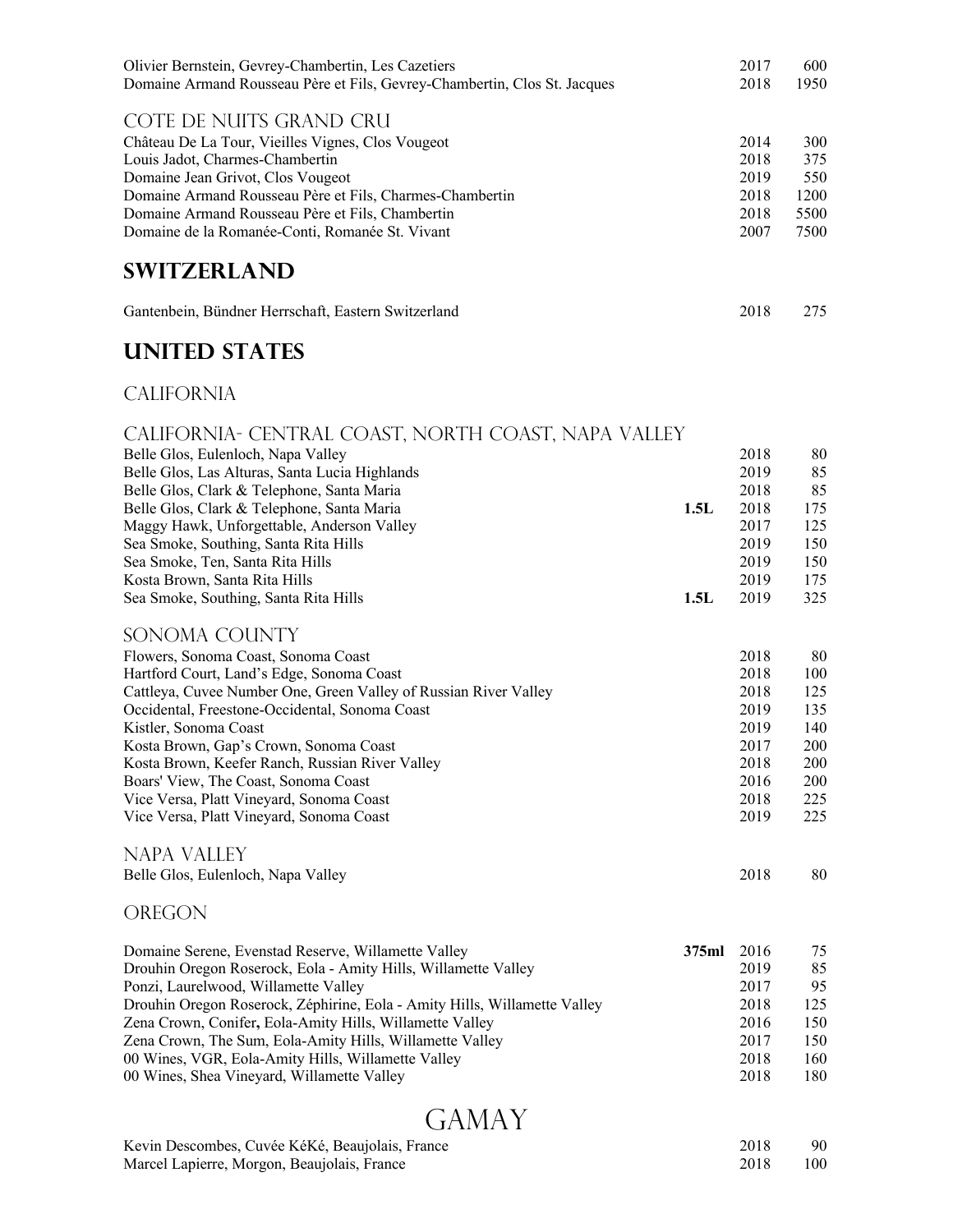# Zinfandel

| Valravn, Sonoma County, California                  | 2018 | 52 |
|-----------------------------------------------------|------|----|
| Sand Reckoner "R", (Blend), Cochise County, Arizona | 2016 | 70 |
| Bedrock Wine Co. Old Vine, California               | 2019 | 74 |
| Rombauer, California                                | 2019 | 90 |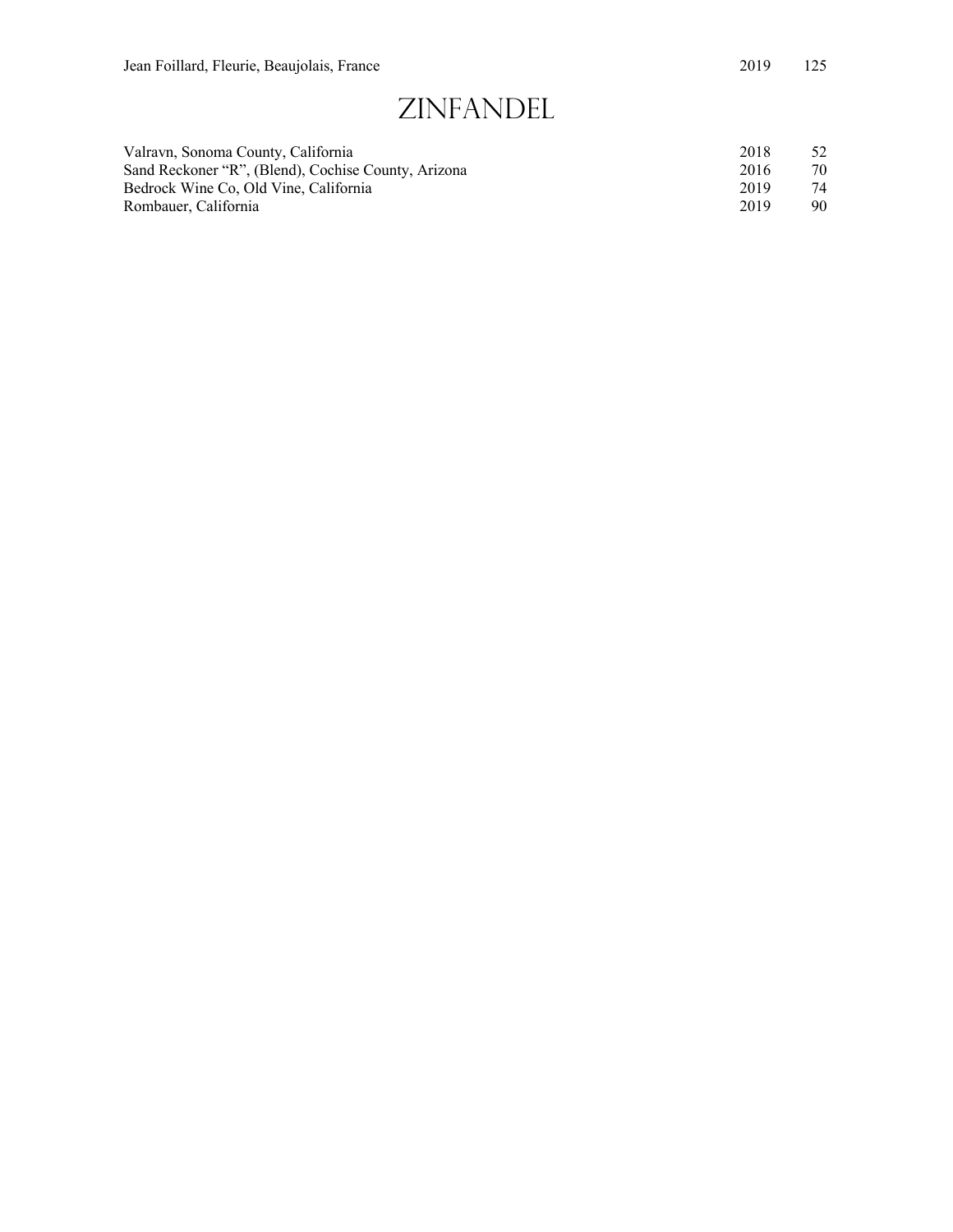# RHONE VARIETALS

#### **Rhone Blends**

#### FRANCE- SOUTHERN RHONE

| Château de Rouanne, Vinsobres<br>Domaine Roger Perrin, Les Galets de la Berthaude, Châteauneuf-du-Pape<br>Famille Brunier, Megaphone, Ventoux<br>Rotem & Mounir Saouma, Omnia, Châteauneuf-du-Pape<br>Château de Beaucastel, Châteauneuf-du-Pape                                                                                 |       | 2018<br>2019<br>2016<br>2018<br>2019                 | 65<br>75<br>100<br>205<br>230               |
|----------------------------------------------------------------------------------------------------------------------------------------------------------------------------------------------------------------------------------------------------------------------------------------------------------------------------------|-------|------------------------------------------------------|---------------------------------------------|
| <b>FRANCE- NORTHERN RHONE</b><br>Etienne Bécheras (Le Prieuré d'Arras), Crozes-Hermitage<br>E. Guigal, St. Joseph<br>Rene Rostaing, Cuvée Classique Ampodium, Côte-Rôtie<br>Saint Cosme, Crozes-Hermitage<br>Jean-Luc Colombo, Les Terres Brulees, Cornas<br>Xavier Gerard, Côte-Rôtie<br>Rene Rostaing, La Landonne, Côte-Rôtie | 375ml | 2019<br>2018<br>2019<br>2017<br>2017<br>2018<br>2019 | 80<br>90<br>100<br>100<br>135<br>205<br>275 |
| <b>SHIRAZ/SYRAH</b>                                                                                                                                                                                                                                                                                                              |       |                                                      |                                             |
| <b>AUSTRALIA</b><br>Mollydooker, Blue Eyed Boy, McLaren Vale<br>Mollydooker, Carnival of Love, McLaren Vale<br>Mollydooker, Velvet Glove, McLaren Vale                                                                                                                                                                           |       | 2019<br>2018<br>2018                                 | 120<br>170<br>250                           |
| <b>CHILE</b><br>Montes, Alpha, Colchagua Valley, Rapel Valley                                                                                                                                                                                                                                                                    |       | 2019                                                 | 80                                          |
| <b>UNITED STATES</b>                                                                                                                                                                                                                                                                                                             |       |                                                      |                                             |
| K Vintners, Cattle King, Upland Vineyard, Yakima Valley Snipes Mountain, Columbia, WA<br>Lillian Winery, Gold Series No. 7, Central Coast, California<br>Sine Qua Non, Distenta I, Central Coast, California                                                                                                                     |       | 2016<br>2018<br>2019                                 | 135<br>200<br>400                           |
| Colgin, IX Estate, Pritchard Hill, Napa Valley, California<br>Colgin, IX Estate, Pritchard Hill, Napa Valley, California                                                                                                                                                                                                         |       | 2012<br>2018                                         | 400<br>500                                  |
| Sine Qua Non, Estate, Eleven Confessions Vineyard, Central Coast, California                                                                                                                                                                                                                                                     |       | 2017                                                 | 525                                         |
| <b>GRENACHE/GRENACHE BLENDS</b>                                                                                                                                                                                                                                                                                                  |       |                                                      |                                             |
| Torbreck (Cuvée) Juveniles, Barossa Valley, Australia<br>Keplinger, Vermillion, (Blend), California                                                                                                                                                                                                                              |       | 2017<br>2017                                         | 65<br>75                                    |
| Rune, Pillsbury Vineyard, Wilcox, Arizona                                                                                                                                                                                                                                                                                        |       | 2017                                                 | 80                                          |
| Lillian Winery, Santa Barbara, Central Coast, California                                                                                                                                                                                                                                                                         |       | 2018                                                 | 225                                         |
| Sine Qua Non, Distenta I, Central Coast, California                                                                                                                                                                                                                                                                              |       | 2019                                                 | 400                                         |
| Sine Qua Non, Estate, Eleven Confessions Vineyard, Central Coast, California                                                                                                                                                                                                                                                     |       | 2017                                                 | 525                                         |
| <b>MOURVÈDRE</b>                                                                                                                                                                                                                                                                                                                 |       |                                                      |                                             |
| Rune, Colibri, Cochise County, Arizona                                                                                                                                                                                                                                                                                           |       | 2018                                                 | 90                                          |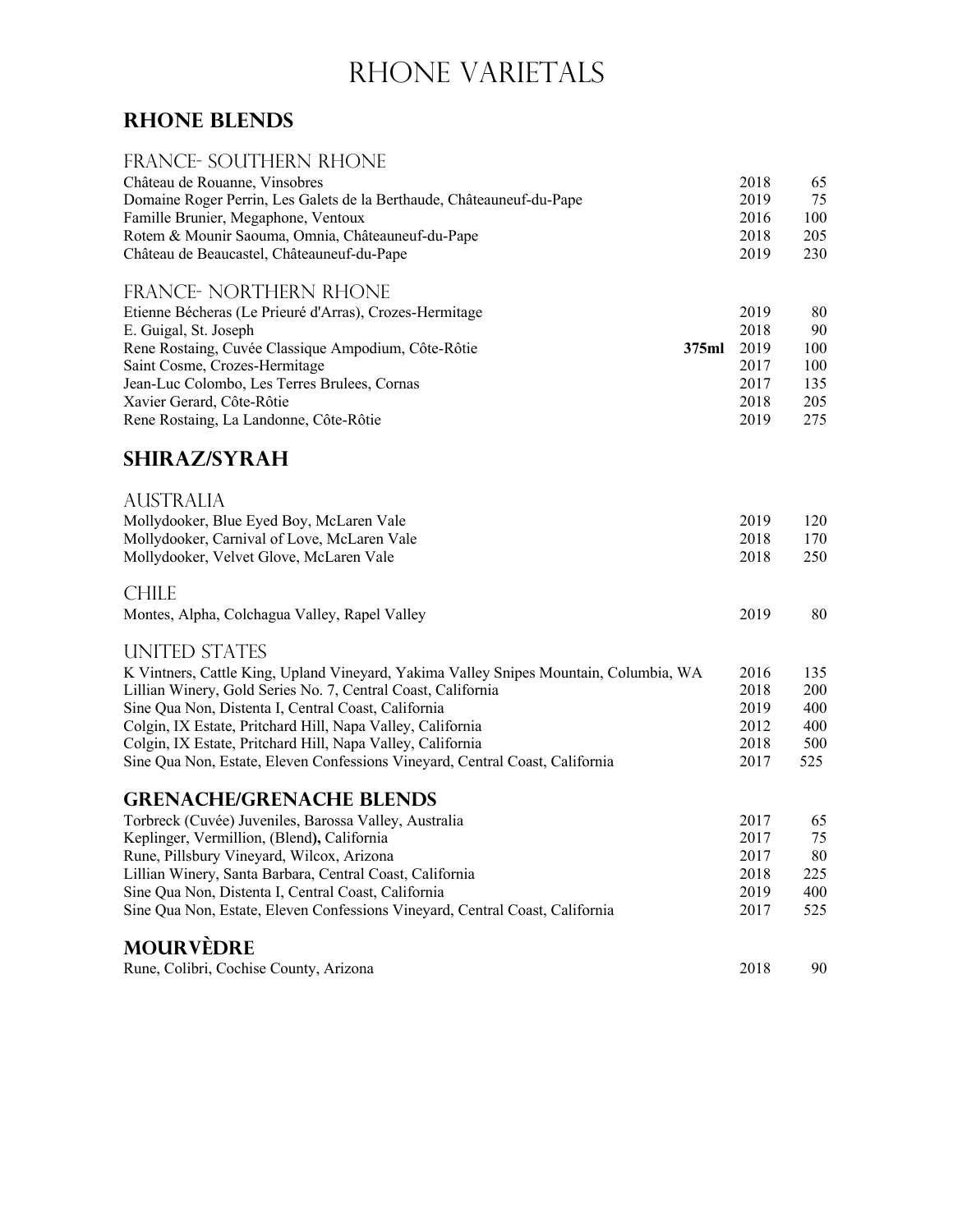## Bordeaux Red Varietals

#### **Malbec**

| Cuarto Dominio, Mendoza, Argentina                                            | 2016 | 80  |
|-------------------------------------------------------------------------------|------|-----|
| Bodega Noemia de Patagonia, J. Alberto, Río Negro, Patagonia, Argentina       | 2019 | 120 |
| Viña Cobos, Bramare, Valle de Uco, Mendoza, Argentina                         | 2018 | 140 |
| Trivento, Eolo, Lujan de Cuyo, Mendoza, Argentina                             | 2016 | 145 |
| Alta Vista, Alto, Malbec Blend, Mendoza, Argentina                            | 2013 | 160 |
| Achával-Ferrer, Finca Altamira, La Consulta, Valle de Uco, Mendoza, Argentina | 2016 | 195 |
| <b>MERLOT- UNITED STATES</b>                                                  |      |     |
| Paradigm, Merlot, Oakville, Napa Valley, California                           | 2017 | 120 |
| Paradigm, Merlot, Oakville, Napa Valley, California                           | 2018 | 135 |
| Barnett Vineyards Spring Mountain District, Napa Valley, California           | 2016 | 150 |

#### **Bordeaux Blends**

#### France, Bordeaux Left Bank

#### ST. ESTÈPHE

| Château Meyney, Cabernet Sauvignon, Merlot, Petit Verdot                                  | 2018 | 90   |
|-------------------------------------------------------------------------------------------|------|------|
| Château Montrose, La Dame de Montrose, Merlot, Cabernet Sauvignon, P Verot Cab Franc      | 2018 | 120  |
| Château Cos d'Estournel, Les Pagodes de Cos, Cabernet Sauvignon, Merlot, Petit Verdot     | 2016 | 125  |
| Château Cos d'Estournel, Les Pagodes de Cos, Cabernet Sauvignon, Merlot, Petit Verdot     | 2018 | 140  |
| Château Cos d'Estournel, Les Pagodes de Cos, Cabernet Sauvignon & Merlot                  | 2010 | 160  |
| Château Calon-Ségur, Cabernet Sauvignon, Merlot, Cabernet Franc, Petit Verdot             | 2018 | 275  |
| Château Montrose, Cabernet Sauvignon, Merlot, Cabernet Franc, Petiti Verdot               | 2015 | 300  |
| Château Montrose, Cabernet Sauvignon, Merlot, Cabernet Franc, Petiti Verdot               | 2018 | 400  |
| Château Cos d'Estournel, Cabernet Sauvignon, Merlot, Cabernet Franc, Petit Verdot         | 2018 | 425  |
| ST JULIAN                                                                                 |      |      |
| Château Ducru Beaucaillou, Le Petit, Merlot & Cabernet Sauvignon                          | 2018 | 100  |
| Château Saint-Pierre, Cabernet Sauvignon, Merlot, Cabernet Franc                          | 2018 | 155  |
| Château Léoville Barton, Cabernet Sauvignon & Merlot                                      | 2018 | 225  |
| Château Leoville Poyferre, Cabernet Sauvignon, Merlot, Petit Verdot, Cabernet Franc       | 2015 | 225  |
| Château Leoville Poyferre, Cabernet Sauvignon, Merlot, Petit Verdot, Cabernet Franc       | 2018 | 245  |
| Château Leoville Poyferre, Cabernet Sauvignon, Merlot, Petit Verdot, Cabernet Franc       | 2016 | 260  |
| Château Ducru-Beaucaillou, Cabernet Sauvignon & Merlot                                    | 2016 | 450  |
| Château Léoville Las Cases, Cabernet Sauvignon, Merlot, Cabernet Franc                    | 2000 | 800  |
| <b>PAUILLAC</b>                                                                           |      |      |
| Château Pichon Baron, Les Tourelles de Longueville, Merlot, Cabernet Sauvignon, Cab Franc | 2015 | 125  |
| Château Pichon Longueville Comtesse de Lalande, Reserve de la Comtesse, CS Merlot PV CF   | 2016 | 130  |
| Château Pichon Longueville Comtesse de Lalande, Reserve de la Comtesse, CS Merlot PV CF   | 2018 | 150  |
| Château Pichon-Longueville Baron, Cabernet Sauvignon & Merlot                             | 2018 | 375  |
| Château Pichon Longueville Comtesse de Lalande, Cabernet Sauvignon, Merlot, CF, PV        | 2018 | 425  |
| Château Mouton Rothschild, Cabernet Sauvignon, Merlot, Petit Verdot, Cabernet Franc       | 2016 | 1800 |
| Château Lafite Rothschild, Cabernet Sauvignon & Merlot                                    | 2015 | 2100 |

Château Lafite Rothschild, Cabernet Sauvignon & Merlot 2010 2400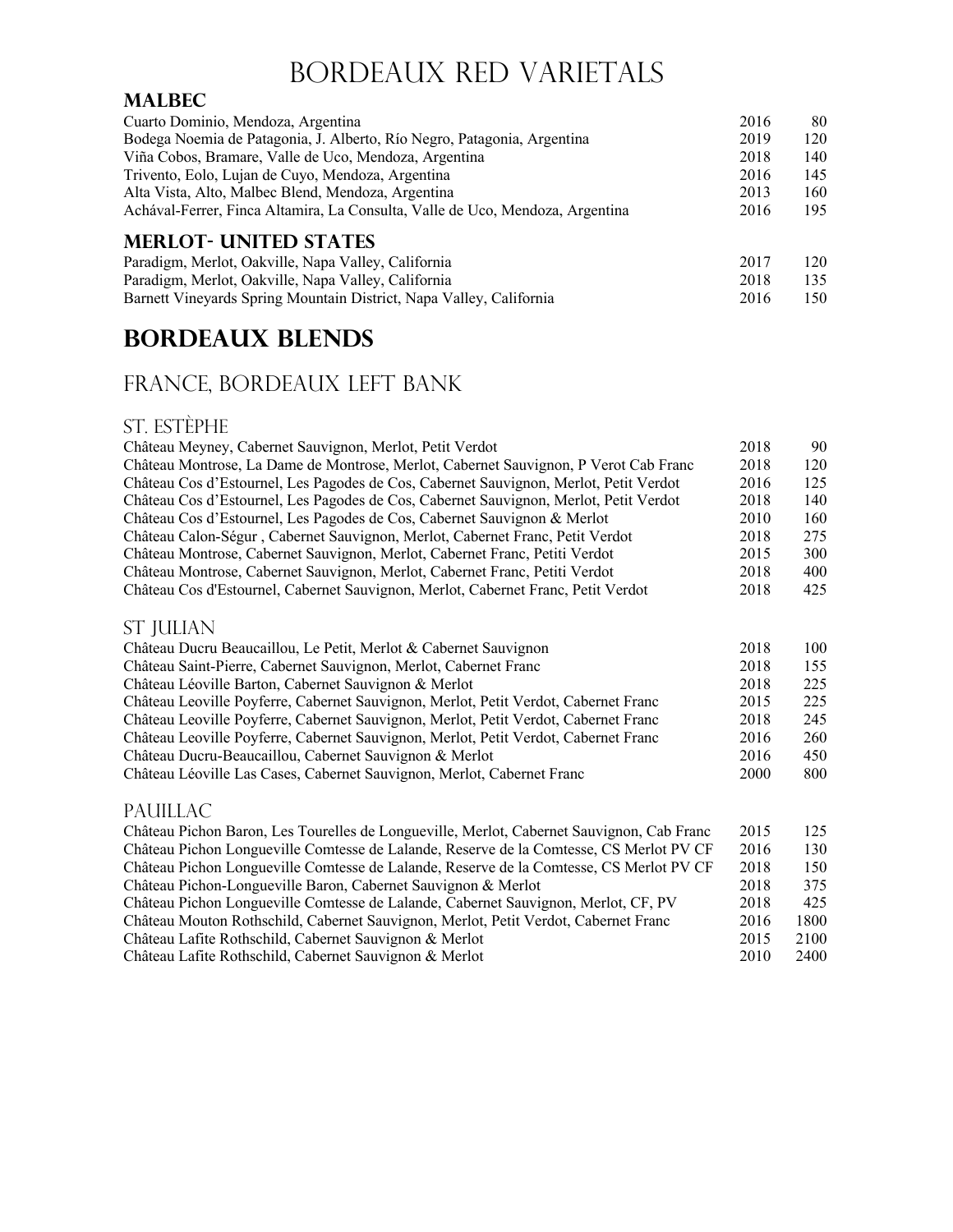#### **MARGAUX**

| Château Marquis d'Alesme, Cabernet Sauvignon, Merlot, Petit Verdot, Cabernet Franc<br>Château Malescot St Exupery, Cabernet Sauvignon & Merlot | 2018<br>2014 | 120<br>140 |
|------------------------------------------------------------------------------------------------------------------------------------------------|--------------|------------|
| Château Malescot St Exupery, Cabernet Sauvignon, Merlot, Cabernet Franc, Petit Verdot                                                          | 2018         | 160        |
| Château Palmer, Alter Ego, Merlot, Cabernet Sauvignon, Petit Verdot                                                                            | 2014         | 185        |
| Chateau Malescot St Exupery, Cabernet, Merlot                                                                                                  | 2015         | 185        |
| Château Palmer, Merlot, Cabernet Sauvignon, Petit Verdot<br>375ml                                                                              | 2012         | 275        |
| Chateau Palmer, Château Palmer, Merlot, Cabernet Sauvignon, Petit Verdot                                                                       | 2014         | 500        |
| Château Palmer, Merlot, Cabernet Sauvignon, Petit Verdot                                                                                       | 2005         | 900        |
| Château Margaux, Cabernet Sauvignon, Merlot, Petit Verdot                                                                                      | 1998         | 1200       |
| PESSAC-LÉOGNAN                                                                                                                                 |              |            |
| Domaine de Chevalier, L'Esprit de Chevalier, Cabernet & Merlot                                                                                 | 2018         | 90         |
| Château Pape Clément, Cabernet Sauvignon, Merlot, Cabernet Franc                                                                               | 2018         | 225        |
| FRANCE, BORDEAUX RIGHT BANK                                                                                                                    |              |            |
|                                                                                                                                                |              |            |
| <b>POMEROL</b>                                                                                                                                 |              |            |
| Vieux Château Certan (VCC), La Gravette de Certain, Merlot & Cabernet Sauvignon                                                                | 2018         | 155        |
| Chateau Feytit-Clinet, Merlot & Cabernet Franc                                                                                                 | 2018         | 175        |
| Château La Conseillante, Merlot & Cabernet Franc                                                                                               | 2014         | 235        |
| Vieux Château Certain, Merlot, Cabernet Franc, Cabernet Sauvignon                                                                              | 2017         | 400        |
| Château L'Eglise-Clinet, Merlot & Cabernet Franc                                                                                               | 2018         | 575        |
| Vieux Château Certain, Merlot & Cabernet Franc                                                                                                 | 2018         | 600        |
| Petrus, Merlot & Cabernet Franc                                                                                                                | 2010         | 7500       |
| <b>ST EMILION</b>                                                                                                                              |              |            |
| Château de Saint-Pey, Merlot & Cabernet Franc                                                                                                  | 2015         | 75         |
| Château Tour Saint-Christophe, Merlot & Cabernet Franc                                                                                         | 2018         | 100        |
| Château Fombrauge, Merlot, Cabernet Franc, Malbec                                                                                              | 2016         | 100        |
| Château Fombrauge, Merlot & Cabernet Franc                                                                                                     | 2015         | 110        |
| Château Fleur Cardinale, Merlot, Cabernet Franc, Cabernet Sauvignon                                                                            | 2018         | 125        |
| Château Monbousquet, Merlot, Cabernet Franc, Cabernet Sauvignon                                                                                | 2016         | 150        |
| Château Beau-Séjour Bécot, Merlot, Cabernet Franc, Cabernet Sauvignon                                                                          | 2018         | 185        |
| Château Angelus, Le Carillon de l'Angélus, Merlot & Cabernet Franc                                                                             | 2018         | 225        |
| Château Troplong Mondot, Merlot, Cabernet Sauvignon, Cabernet Franc                                                                            | 2018         | 250        |
| Château Péby Faugères, Merlot                                                                                                                  | 2016         | 260        |
| Château Troplong Mondot, Merlot, Cabernet Sauvignon, Cabernet Franc                                                                            | 2016         | 300        |
| Chateau Valandraud, Merlot Cabernet Franc, Cabernet Sauvignon, Malbec                                                                          | 2018         | 375        |
| Tertre Rôteboeuf, Merlot & Cabernet Franc                                                                                                      | 2015         | 450        |
| Château Figeac, Cabernet Sauvignon, Cabernet Franc, Merlot                                                                                     | 2010         | 700        |
| Château Cheval Blanc, Merlot & Cabernet Franc                                                                                                  | 2015         | 2250       |
| Château Cheval Blanc, Merlot & Cabernet Franc                                                                                                  | 2009         | 2400       |

#### UNITED STATES

| Jarvis (California) Winery, Lake William, Napa Valley, California                                | 2012      | 175 |
|--------------------------------------------------------------------------------------------------|-----------|-----|
| Realm Cellars, The Tempest, Napa Valley, California                                              | 2019      | 225 |
| Realm Cellars, The Bard, Napa Valley, California                                                 | 2019      | 250 |
| Arietta, H Block, Cabernet Franc Merlot, Hudson Vineyards, Carneros, Napa/Sonoma Valley, CA 2016 |           | 250 |
| Dalla Valle, Collina Cabernet Sauvignon Cabernet Franc PV, Oakville, Napa Valley, California     | 2018      | 250 |
| Opus One, Overture, Napa Valley, California                                                      | <b>MV</b> | 275 |
| Quintessa, Rutherford, Napa Valley, California                                                   | 2018      | 350 |
| Dominus Estate, Cabernet Sauvignon Cabernet Franc Petit Verdot, Yountville, Napa Valley, CA      | 2006      | 400 |
| Continuum Cabernet Sauvignon Franc Petit Verdot Merlot, Sage Mountain, Napa Valley, CA           | 2018      | 450 |
| Dalla Valle, Estate Cabernet Sauvignon Cab Franc Petit Verdot, Oakville, Napa Valley, CA         | 2018      | 475 |
| Dominus Estate, Cabernet Sauvignon Cab Franc Petit Verdot, Yountville, Napa Valley, CA           | 2018      | 500 |
| Opus One Cabernet Sauvignon Petit Verdot Merlo Cab Franc, Oakville, Napa Valley, CA              | 2019      | 500 |
| Checkerboard Vineyards, Aurora Vineyard, Diamond Mountain, Napa Valley, California               | 2018      | 600 |
| Vérité, La Joie Cabernet Sauvignon, Merlot, Cab Franc, PV, Malbec, Sonoma County, CA             | 2018      | 650 |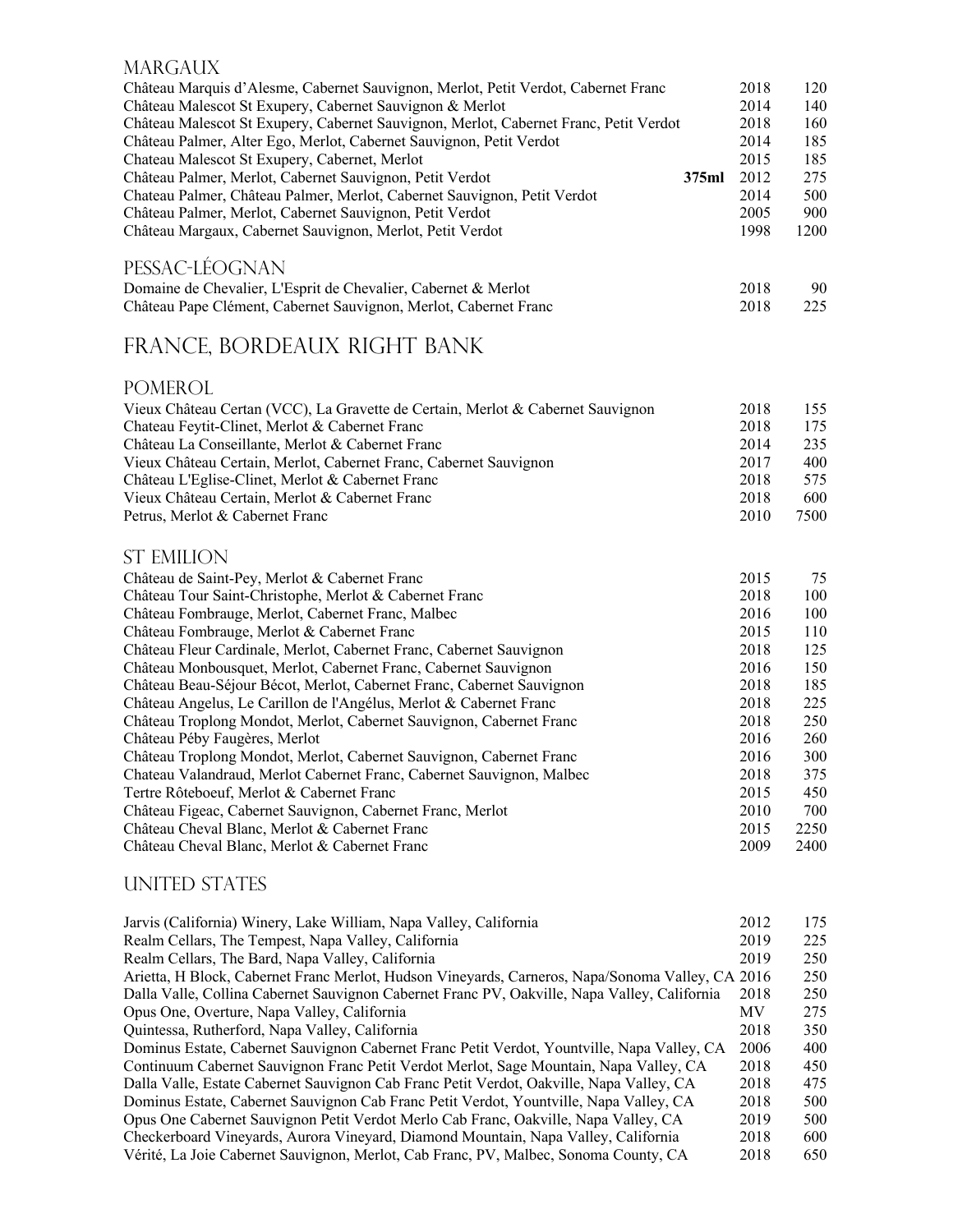| Colgin, IX Estate Cabernet Sauvignon Cab Franc Merlot Petit Verdot, Pritchard Hill, Napa, CA<br>Promontory, Red Wine, Napa Valley, California<br>Promontory, Red Wine, Napa Valley, California<br>Harlan Estate, Oakville, Napa Valley, California |      | 2018<br>2015<br>2016<br>2018 | 1000<br>1500<br>1500<br>2500 |
|----------------------------------------------------------------------------------------------------------------------------------------------------------------------------------------------------------------------------------------------------|------|------------------------------|------------------------------|
| <b>CABERNET SAUVIGNON</b>                                                                                                                                                                                                                          |      |                              |                              |
| <b>AUSTRALIA</b>                                                                                                                                                                                                                                   |      |                              |                              |
| Mollydooker, Gigglepot, McLaren Vale<br>Cape Mentelle, Margaret River                                                                                                                                                                              |      | 2018<br>2014                 | 120<br>150                   |
| ARGENTINA & CHILE                                                                                                                                                                                                                                  |      |                              |                              |
| Familia Zuccardi, Finca Los Membrillos, La Consulta, Valle de Uco, Mendoza, Argentina<br>Concha y Toro, Don Melchor, Puente Alto, Maipo Valley, Chile                                                                                              |      | 2013<br>2018                 | 160<br>205                   |
| UNITED STATES                                                                                                                                                                                                                                      |      |                              |                              |
| Austin Hope, Paso Robles, Central Coast, California                                                                                                                                                                                                |      | 2019                         | 100                          |
| Emerson Brown, Napa Valley, California                                                                                                                                                                                                             |      | 2018                         | 120                          |
| Barnett Vineyards, Spring Mountain District, Napa Valley, California                                                                                                                                                                               |      | 2018                         | 125                          |
| Caterwaul, Napa Valley, California<br>Dana Estates, Vaso, Napa Valley, California                                                                                                                                                                  |      | 2019<br>2015                 | 135<br>140                   |
| Dana Estates, Vaso, Napa Valley, California                                                                                                                                                                                                        |      | 2016                         | 140                          |
| Schrader, Double Diamond, Oakville, Napa Valley, California                                                                                                                                                                                        |      | 2018                         | 150                          |
| Frias, Spring Mountain District, Napa Valley, California                                                                                                                                                                                           |      | 2018                         | 165                          |
| Mt Brave, Mt Veeder, Napa Valley, California                                                                                                                                                                                                       |      | 2018                         | 170                          |
| Peter Michael, L'Esprit des Pavots, Knights Valley, Sonoma, California                                                                                                                                                                             |      | 2018                         | 175                          |
| Cade, Estate, Howell Mountain, Napa Valley, California                                                                                                                                                                                             |      | 2018                         | 180                          |
| Accendo Cellars, Laurea, Napa Valley, California                                                                                                                                                                                                   |      | 2018                         | 200                          |
| Eisele Vineyard, Altagracia, Calistoga, Napa Valley, California                                                                                                                                                                                    |      | 2018                         | 235                          |
| Vice Versa, Napa Valley, California                                                                                                                                                                                                                |      | 2018                         | 240                          |
| Odette Cabernet Sauvignon Estate, Stags Leap, Napa Valley, California                                                                                                                                                                              |      | 2018                         | 250                          |
| Carte Blanche, Oakville, Napa Valley, California                                                                                                                                                                                                   |      | 2016                         | 260                          |
| Carterwell, Cemetery, St Helena, Napa Valley, California                                                                                                                                                                                           |      | 2018                         | 260                          |
| Cornell, Sonoma County, California                                                                                                                                                                                                                 |      | 2016                         | 275                          |
| Dana Estates, Onda, Napa Valley, California                                                                                                                                                                                                        |      | 2013                         | 300                          |
| Dana Estates, Onda, Napa Valley, California<br>Dana Estates, Onda, Napa Valley, California                                                                                                                                                         |      | 2014<br>2015                 | 300<br>300                   |
| Peter Michael, Au Paradis, Oakville, Napa Valley, California                                                                                                                                                                                       |      | 2018                         | 300                          |
| Quilceda Creek, Columbia Valley, Washington                                                                                                                                                                                                        |      | 2018                         | 325                          |
| Bevan Cellars, Tench Vineyard, Oakville, Napa Valley, California                                                                                                                                                                                   |      | 2016                         | 350                          |
| Bevan Cellars, Tench Vineyard, Oakville, Napa Valley, California                                                                                                                                                                                   |      | 2018                         | 350                          |
| Cade, Reserve, Howell Mountain, Napa Valley, California                                                                                                                                                                                            |      | 2018                         | 375                          |
| Keenan, Napa Valley, California                                                                                                                                                                                                                    | 1.5L | 2012                         | 380                          |
| Vine Hill Ranch, VHR, Oakville, Napa Valley, California                                                                                                                                                                                            |      | 2018                         | 450                          |
| Larkmead, The Lark, Napa Valley, California                                                                                                                                                                                                        |      | 2015                         | 450                          |
| Diamond Creek, Red Rock Terrace, Diamond Mountain, Napa Valley, California                                                                                                                                                                         |      | 2019                         | 450                          |
| Spottswoode, Estate, St Helena, Napa Valley, California                                                                                                                                                                                            |      | 2018                         | 475                          |
| Cliff Lede, Poetry, Stags Leap District, Napa Valley, California                                                                                                                                                                                   |      | 2018                         | 550                          |
| Accendo Cellars, Napa Valley                                                                                                                                                                                                                       |      | 2016                         | 575                          |
| Lokoya, Diamond Mountain, Napa Valley, California                                                                                                                                                                                                  |      | 2016                         | 600                          |
| Lokoya, Mount Veeder, Napa Valley, California                                                                                                                                                                                                      |      | 2016                         | 600                          |
| Schrader, Beckstoffer Las Pierdras Vineyard (LPV), Oakville, Napa Valley, California<br>Scarecrow, Rutherford, Napa Valley, California                                                                                                             |      | 2018<br>2019                 | 650<br>1200                  |
|                                                                                                                                                                                                                                                    |      |                              |                              |

# OTHER BLENDS

| Broc Cellars, Love Red, North Coast, California                      | 2018 | 60 |
|----------------------------------------------------------------------|------|----|
| Domaine de la Terre Rouge, Tete-a-Tete, Sierra Foothills, California | 2013 | 60 |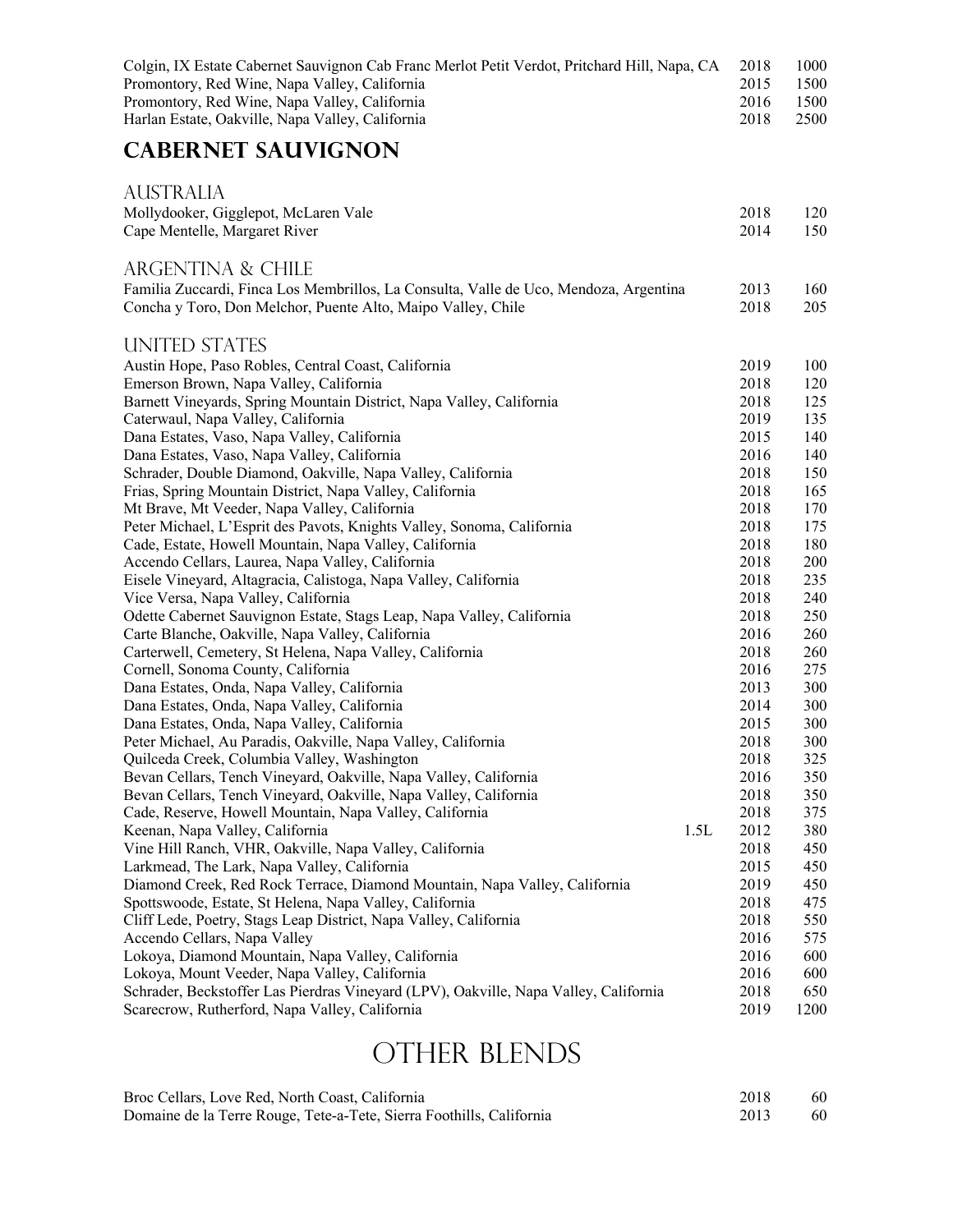# ITALIAN RED WINE

| VENETO                                                                                                      |       |              |            |
|-------------------------------------------------------------------------------------------------------------|-------|--------------|------------|
| Tommaso Bussola, Corvina Blend, Amarone della Valpolicella Classico                                         |       | 2014         | 125        |
| Masi, Campolongo di Torbe, Corvina Blend, Amarone della Valpolicella Classico                               |       | 2011         | 225        |
| <b>CAMPANIA</b>                                                                                             |       |              |            |
| I Favati, Cretarossa, Aglianico, Irpinia Campi Taurasini                                                    |       | 2009         | 70         |
| PIEDMONT                                                                                                    |       |              |            |
| Produttori del Barbaresco, Nebbiolo, Langhe, Barbaresco                                                     |       | 2019         | 75         |
| Marchesi di Barolo, Peiragal, Barbera d'Alba                                                                |       | 2017         | 90         |
| Bruna Grimaldi, Camilla, Nebbiolo, Langhe, Barolo                                                           |       | 2017         | 110        |
| Renato Ratti, Marcenasco, Langhe, Barolo                                                                    |       | 2017         | 125        |
| Vietti, Castiglione, Nebbiolo, Langhe, Barolo                                                               |       | 2017         | 135        |
| Pio Cesare, Nebbiolo, Langhe, Barolo                                                                        |       | 2017         | 150        |
| Rivetto, Del Comune Di Serralunga D'Alba, Nebbiolo, Langhe, Barolo                                          |       | 2012         | 175        |
| Gaja, Dagromis, Nebbiolo, Langhe, Barolo                                                                    |       | 2016         | 225        |
| Roagna, Pira, Nebbiolo, Langhe, Barolo                                                                      |       | 2014         | 235        |
| Roagna, Pira, Nebbiolo, Langhe, Barolo                                                                      |       | 2015         | 260        |
| Gaja, Langhe, Nebbiolo, Barbaresco                                                                          | 375ml | 2014         | 180        |
| Vietti, Lazzarito, Nebbiolo, Barolo<br>Vietti, Ravera, Nebbiolo, Barolo                                     |       | 2017         | 325        |
|                                                                                                             |       | 2017<br>2018 | 375<br>425 |
| Gaja, Langhe, Nebbiolo, Barbaresco<br>Gaja, Darmagi, Cabernet Sauvignon, Langhe                             |       | 2012         | 425        |
| Gaja, Darmagi, Cabernet Sauvignon, Langhe                                                                   |       | 2017         | 475        |
| TUSCANY                                                                                                     |       |              |            |
| Cultusboni, RS, Sangiovese, Chianti Classico                                                                |       | 2019         | 60         |
| Bibi Graetz, Grilli, (Cabernet, Merlot, Syrah), Toscana IGT                                                 |       | 2018         | 65         |
| Tenuta di Arceno, Riserva, Sangiovese Blend, Chianti Classico                                               |       | 2017         | 65         |
| Val Delle Rose, Aurelio, Merlot, Maremma                                                                    |       | 2015         | 70         |
| Antinori, Tenuta Guado al Tasso, Il Bruciato, Super Tuscan Blend, Bolgheri                                  |       | 2019         | 72         |
| Azienda Agricola Dei, Vino Nobile di Montepulciano                                                          |       | 2016         | $72\,$     |
| Fattoria Selvapiana, Riserva, Sangiovese, Chianti Rùfina, Bucerchiale                                       |       | 2018         | 75         |
| Rocca di Frassinello, Le Sughere di Frassinello, Super Tuscan Blend, Maremma                                |       | 2016         | 80         |
| Tenuta Argentiera, Villa Donoratico, Super Tuscan, Bolgheri                                                 |       | 2019         | 80         |
| Azienda Agricola Dei, Sangiovese, Vino Nobile di Montepulciano                                              |       | 2016         | 90         |
| Gaja, Ca' Marcanda Magari, Bordeaux Blend, Bolgheri                                                         | 375ml | 2018         | 125        |
| Il Poggiolo (Cosimi), Sangiovese, Brunello di Montalcino                                                    |       | 2016         | 132        |
| Gaja, Ca' Marcanda, Promis, Super Tuscan Blend, IGT                                                         |       | 2019         | 135        |
| Azienda Agricola Le Ragnaie, Sangiovese, Brunello di Montalcino                                             |       | 2016         | 155        |
| Tenuta di Arceno, Arcanum, Bordeaux Blend, IGT                                                              |       | 2015         | 170        |
| Fattoria Petrolo, Galatrona, Merlot, Val d'Arno di Sopra                                                    |       | 2014         | 200        |
| Antinori Tignanello Super Tuscan Blend, IGT                                                                 |       | 2018         | 250        |
| Tenuta San Guido, Sassicaia, Bordeaux Blend, Bolgheri Sassicaia<br>Antinori Solaia, Super Tuscan Blend, IGT |       | 2018<br>2014 | 375<br>500 |
|                                                                                                             |       |              |            |